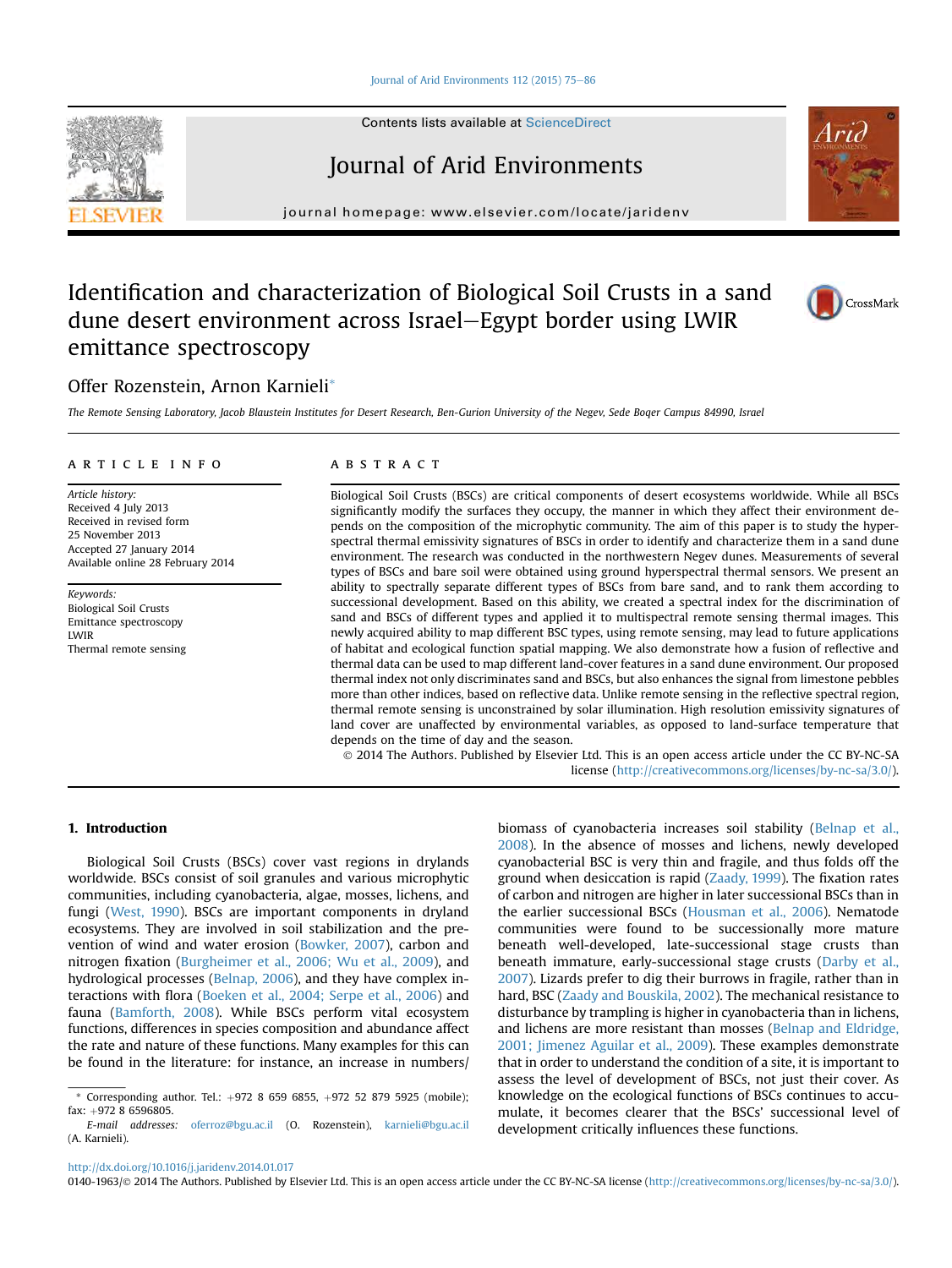<span id="page-1-0"></span>An assortment of destructive analysis techniques has been developed for determining the BSCs' level of development. These methods include field and laboratory testing, such as measuring crust thickness using a vernier caliper, and measuring hardness using a soil penetrometer to evaluate resistance to compressive force [\(Guo et al., 2008](#page-10-0)). These methods assume that the thickness and hardness of BSCs increase with BSC development. Other laboratory methods are able to infer the BSCs' successional stage based on a phospholipid fatty acid, or denaturing gradient gel electrophoresis ([Ben-David et al., 2011; Zaady et al., 2010](#page-10-0)), the phytomass of algae and lichens [\(West, 1990\)](#page-11-0) or by quantifying chlorophyll, polysaccharide, and protein content ([Zaady and Bouskila, 2002\)](#page-11-0). While these techniques are all valid and accepted ways of estimating BSCs' level of development, they all require disturbances of the soil surface by removing the crust for laboratory analyses.

One way to analyze BSCs without disturbing them is by using spectroscopy ([Zaady et al., 2007\)](#page-11-0). Another advantage of spectroscopy is the ability to up-scale the ground spectral measurements of field samples to analyze remote sensing data and to create spatial maps ([Milton et al., 2009; Schaepman et al., 2009\)](#page-10-0). This ability to extend site-specific ecological studies to a regional scale reduces the time and cost associated with ground surveys. Previous studies have demonstrated that BSCs possess unique spectral-phenological characteristics in the visible, near-infrared and short-wave infrared (VIS-NIR-SWIR; 0.4-2.5 mm) ([Karnieli et al., 2001, 2002\)](#page-10-0). This enables the use of spectroscopy and remote sensing to map their distribution in relation to microphytic vegetation and bare soil ([Karnieli, 2003\)](#page-10-0). Several indices were used to identify cyanobacteria-dominated BSCs ([Karnieli, 1997; Moghtaderi et al.,](#page-10-0) [2011\)](#page-10-0) and lichen-dominated BSCs ([Chen et al., 2005\)](#page-10-0), using multispectral remote sensing. Other studies used hyperspectral imagery for mapping BSCs. These studies only identified BSCs as distinguished from other land-cover types [\(Weber et al., 2008\)](#page-11-0) or classified different treatments, such as irrigation and disturbance ([Ustin et al., 2009](#page-11-0)). While these previous studies employed reflectance spectroscopy to this end, thermal infrared (TIR) data has rarely been used to study BSCs.

Remote sensing of BSCs in the TIR has been previously accomplished using just one or two wide spectral bands in the long-wave infrared (LWIR) spectral region  $(8-12 \mu m)$ . These studies have shown differences in land surface temperature between crusted sand dunes and bare sand ([Qin et al., 2001, 2002\)](#page-10-0), and demonstrated that this phenomenon occurs since BSCs have a higher emissivity than bare sand ([Qin et al., 2005](#page-10-0)). These emissivity measurements were performed using just one wide band covering  $8-14$  µm. Therefore, to the best of our knowledge, the emissivity spectra of BSCs have not been measured using high spectral resolution.

In recent years, LWIR remote sensing development has followed a progression toward higher spectral resolution in the drive toward identifying materials based on their emissive spectra ([Collins,](#page-10-0) [1996](#page-10-0)). The Thermal Infrared Multispectral Scanner (TIMS) ([Kahle](#page-10-0) [and Goetz, 1983\)](#page-10-0) and, later, the hyperspectral Spatially Enhanced Broadband Array Spectrograph System (SEBASS) have been successfully used to map a variety of rocks and minerals ([Kirkland](#page-10-0) [et al., 2002; Vaughan et al., 2003, 2005\)](#page-10-0). Field and laboratory LWIR spectra of vegetation produced useful information about leaf chemistry and structure. In contrast with VIS-NIR-SWIR data, TIR spectral information is more species specific, and the applications, therefore, are different [\(Ribeiro da Luz and Crowley, 2007\)](#page-11-0). SEBASS is the first instrument to achieve the necessary data quality for discerning TIR spectral features in plants, and to identify a variety of plant species [\(Ribeiro da Luz and Crowley, 2010](#page-10-0)). However, the mapping of BSCs' successional level may prove to be easier than that of higher vegetation species, because of less volume scattering



Fig. 1. (A) MODID false color regional image ( $RGB = 2,1,4$ ) of the research site acquired on Feb. 4, 2012. The Northern Sinai dune field is shown to cross the Israeli–Egyptian political border into the northwestern Negev. The red rectangle represents the footprint of Fig. 1B; (B) Landsat-5 false color image ( $RGB = 4,3,2$ ) of the research site (path 174, row 39) acquired on Jun. 14, 2000. The thick lines mark the dune incursion corridor classification ([Roskin et al., 2011b](#page-11-0)). The isohyets represent the mean annual rainfall for 1986-2006 [\(Siegal et al., 2013](#page-11-0)). The green rectangle represents the foot-print of the images displayed in [Figs. 5](#page-4-0)-[7.](#page-4-0) The Israel-Egypt border line is evident from the sharp brightness contrast between the Negev and Sinai. This contrast is the result of different land-use management: the prevention of anthropogenic pressures has allowed Biological Soil Crusts (BSCs) to establish and stabilize the dunes in the Negev, while grazing and trampling in Sinai prevent BSC establishment and maintain the dunes in a mobile state, and covered mostly by bright bare sands. (For interpretation of the references to color in this figure legend, the reader is referred to the web version of this article.)

than in tree canopies that constrains species identification ([Ribeiro](#page-11-0) [da Luz and Crowley, 2007; Ribeiro da Luz and Crowley, 2010](#page-11-0)) and less volume scattering than in powder minerals [\(Salisbury and](#page-11-0) [Wald, 1992](#page-11-0)). This means that BSCs' LWIR spectra are expected to be less noisy for the same species. One study has shown that lichens' spectra have a remarkably uniform curved shape that appears related to lichen texture ([Salisbury and D](#page-11-0)'Aria, 1992). LWIR spectroscopy and remote sensing possess several advantages over the traditional reflective part of the spectrum. This technology is unconstrained by solar illumination, thus enabling data collection at night, or under cloud and smoke cover. In addition, the LWIR spectral region is better suited for the exploration of certain materials. For example, quartz does not provide any usable feature in the VIS-NIR-SWIR wavelength region. However, in the LWIR, quartz displays a broad emissivity doublet between 8 and 10  $\mu$ m [\(Eisele](#page-10-0)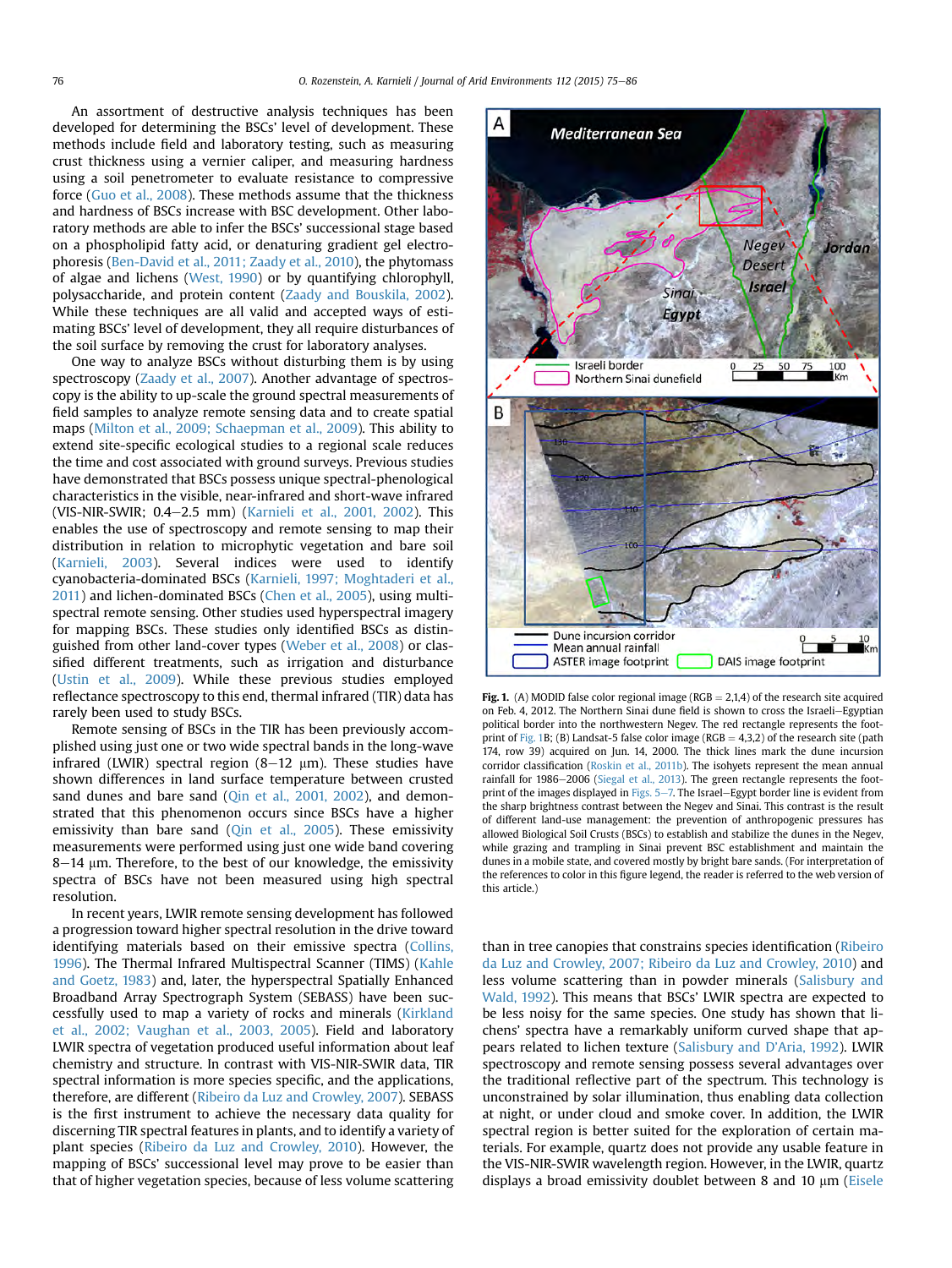<span id="page-2-0"></span>[et al., 2012](#page-10-0)). Therefore, it seems that multispectral and hyperspectral LWIR remote sensing is suitable for measurements of BSCs on a quartz-based substrate.

Hence, the primary aim of this paper is to explore the spectroscopic features of BSC in the LWIR in a desert dune environment. Specific objectives are:

- 1. To characterize the spectral signatures of different Biological Soil Crusts using emission spectroscopy in the TIR region, with respect to dune sand.
- 2. To develop a spectral crust index based on LWIR data and compare its performance to the original crust index based on reflective data ([Karnieli, 1997](#page-10-0)).
- 3. To demonstrate the advantage of using high spectral resolution LWIR remote sensing over mono/dual band methods.
- 4. To explore the potential for data fusion of reflective and TIR data for land-cover mapping.

#### 2. Material and methods

#### 2.1. Study area

The northwestern Negev dunes are a part of the northern Sinai erg, split only by the political Israel-Egypt border ([Fig. 1\)](#page-1-0) [\(Roskin](#page-11-0) [et al., 2011a](#page-11-0)). Due to the geopolitical circumstances, access to the Egyptian side is restricted, making remote sensing a valuable research tool. While the linear dunes are transected by the border, there are no differences in geology or climate between its two sides. The only difference is the land-use policy implemented by both countries: after the border was last closed in 1982, human-induced activity on the Israeli side has subsided, while on the Egyptian side, Bedouin pastoralists continue grazing and wood gathering activities [\(Karnieli and Tsoar, 1995; Tsoar et al., 2008](#page-10-0)). Grazing by sheep, goats, and camels in Sinai, and, in particular, the trampling on the dune surface have inhibited the establishment of BSCs. Therefore, the dunes in Sinai are active shifting sands. On the Israeli side of the border, the sparse anthropogenic activity has allowed BSCs to establish themselves on the dunes, fixing them, leaving only a small active portion on the dune crest. Since most of the surface on the Negev side is composed of BSCs, and most of the surface on the Sinai side is covered by sand ([Qin et al., 2006\)](#page-10-0), a brightness contrast is visible in satellite images of reflective spectral data [\(Tsoar and](#page-11-0) [Karnieli, 1996](#page-11-0)). This contrast in land cover has also created a thermal anomaly; since the emissivity of BSCs is higher than that of sand, the Negev dune field can be as much as  $4\,^{\circ}$ C warmer than the Sinai side of the border ([Karnieli and Dall](#page-10-0)'Olmo, 2003). However, at night as the temperature equalizes on both sides of the border, this temperature contrast disappears [\(Qin et al., 2002](#page-10-0)).

The study area is characterized by mean monthly temperatures ranging from 9 °C in January to 27 °C in August, and a sharp rainfall gradient from below 100 mm in the south to above 140 mm in the north, over a distance of 30 km [\(Siegal et al., 2013](#page-11-0)). Dune morphology is not consistent over the entire region as three incursion corridors, each characterized by different morphologies, can be classified [\(Roskin et al., 2011b](#page-11-0)): the northern corridor is characterized by low, vegetated linear dunes with wide interdune areas; the central corridor is characterized by high, vegetated linear dunes with some crescentic dunes connecting them in the interdune areas; the southern corridor is characterized by high, vegetated linear dunes, composed of sand that is more reddish than the sand in the former unit and without any crescentic dunes in the interdune area. [Fig. 1](#page-1-0)B displays the precipitation gradient along with the dune incursion corridors. Past dune encroachment from the Northern Sinai Peninsula into the northwestern Negev dammed



Fig. 2. (A) Sand and Biological Soil Crusts samples laid out in the sun to warm up. Warming up the samples prior to measurement increases the target signal; (B) The SR-5000 spectroradiometer; (C) An apparatus used to tilt the samples towards the spectroradiometer. The tilt angle must be lower than  $33^{\circ}$  in order to keep the sand from spilling over. A silver-coated mirror used to measure the sky irradiance is placed on top of the tilted surface; (D) The SR-5000 operated from a hanger and pointed towards a target sample.

wadis and formed unique shallow standing water bodies in the southern and eastern dunefield fringe ([Magaritz and Enzel, 1990\)](#page-10-0). The ponded water extended upstream and into interdune spaces, depositing whitish-gray paludal sediments that are easily discerned in the field and from the air by their brightness and flat appearance. These areas will be referred to as "playas". Since the development of BSCs is affected by moisture availability, BSCs in the north are more developed than those in the south. The dunes' topography and orientation create a micro-meteorological effect on the development of BSCs, such that the BSCs on the northern slopes are more developed than those on the southern slopes and interdune areas. BSCs' species classification has been described elsewhere in the literature ([Büdel and Veste, 2008](#page-10-0); e.g. [Karnieli et al.,](#page-10-0) [1999; Veste et al., 2001\)](#page-10-0). More recent studies have found differences in vegetation cover between the two sides of the border with about 16% vegetation cover in the Negev and 6% in Sinai [\(Qin et al.,](#page-10-0) [2006; Seifan, 2009\)](#page-10-0). In the Negev's northern and central incursion corridors, vegetation cover is about  $10-20%$  while in the southern corridor, only 5-13% [\(Siegal et al., 2013\)](#page-11-0).

#### 2.2. Ground spectral measurements

50 BSCs and sand samples were collected from the Negev sand dunes. BSCs were collected from northern slopes, southern slopes, and interdune areas, while sand was collected from dune crests. Note that the latter samples also represent the Sinai sands. Samples were collected from the southern and central incursion corridors. Physical crust from the playas in the southern incursion corridor was also collected. The SR-5000 spectroradiometer was used to measure the samples ([Cabib et al., 2004\)](#page-10-0). The measurement took place outdoors on a warm summer day, with a clear sky. Prior to measurement, the dry samples were placed in the sun to warm up.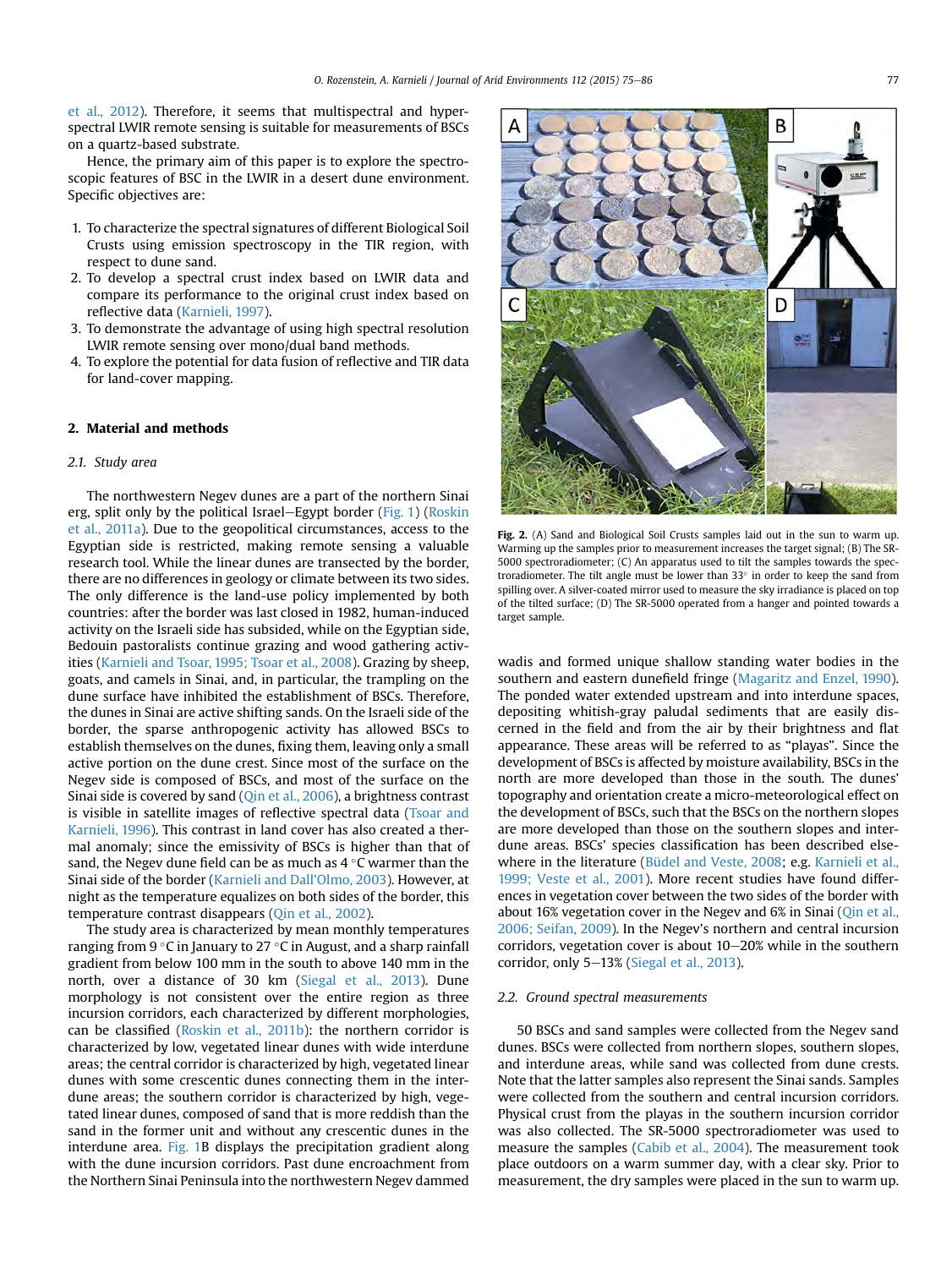<span id="page-3-0"></span>This was intended to increase the signal emitted by the samples, and also to bring the samples to thermal equilibrium and reduce any thermal gradients with the environment. Since the SR-5000 cannot be tilted to view the ground at nadir, it was only tilted down at about 15 $^{\circ}$ . In order to tilt the samples toward the spectroradiometer aperture, without spilling the sand, we placed them on a sloped surface with a tilt of approximately 25 $^{\circ}$  relative to the floor ([Fig. 2](#page-2-0)). The spectroradiometer was calibrated against a blackbody target at 45  $^{\circ}$ C and an internal blackbody at ambient temperature to produce the measured signal in radiance units. The spectral radiance for each sample  $(L_{meas}(\lambda))$  was produced by averaging 30 readings. In order to convert the samples' radiance into emissivity, the sample temperature was estimated by fitting Planck blackbody radiance curves  $(L_{BB}(\lambda,T))$  to the samples' radiance curves while iterating the blackbody temperature (T) until the target radiance curve was just under the blackbody radiance curve:

$$
L_{BB}(\lambda,T) = 2hc^2/\lambda^5 \left(e^{\frac{kc}{\lambda kT}} - 1\right) \tag{1}
$$

where: h is the Plank's constant  $(6.626 \cdot 10^{-34}$  J $\cdot$ s), c is the speed of light (2.99 msec $^{-2}$ ), and K is the Boltzmann constant (1.38 $\boldsymbol{\cdot}$  10 $^{-23}$  J).

The temperature estimates were compared to kinetic temperature measurements by a thermocouple taken just before each reading, and were found to be accurate to about 1  $^\circ$ C. The downwelling sky radiance  $(L_{DW}(\lambda))$  was derived by measuring a silvercoated mirror. Thus, sample emissivity ( $\varepsilon_{T}(\lambda)$ ) was calculated according to [Horton et al. \(1998\):](#page-10-0)

$$
\varepsilon_T(\lambda) = \frac{L_{meas}(\lambda) - L_{DW}(\lambda)}{L_{BB}(\lambda) - L_{DW}(\lambda)}\tag{2}
$$

The spectral radiance of the atmospheric path between the target and the instrument was neglected since the path distance was relatively short (<10 m).

Based on the samples' emissivity spectra, an index was created to differentiate between the sand and BSCs at different successional levels. This index will be referred to hereafter as the Thermal Crust Index (TCI). Although the derivation of the TCI was based on hyperspectral signatures, we only used two bands to formalize the index since the remote sensing images available to us were multispectral (discussed in the next two sections).

#### 2.3. Spaceborne images

The Advanced Spaceborne Thermal Emission and Reflection Radiometer (ASTER) sensor is an imaging instrument flown on the Terra satellite that was launched in December 1999. ASTER is a cooperative effort between NASA and Japan and has been designed to acquire land surface temperature, emissivity, reflectance, and elevation data ([Kahle et al., 1991](#page-10-0)). ASTER has multispectral TIR capabilities, with five bands in the LWIR region, at a spatial resolution of 90 m. Relatively cloud-free ASTER images over the research area, from both day and night, are available. We used a Level-2B AST\_05 Surface Emissivity product. This product is produced from the five atmospherically corrected LWIR ASTER bands through the Temperature-Emissivity Separation (TES) algorithm [\(Gillespie et al.,](#page-10-0) [1998](#page-10-0)). Since the spatial resolution of the product is only 90 m, mixing of different land covers (i.e., bare sand, vegetation, BSCs of different successional stages, etc.) occurs within each pixel. For this reason, no pure spectral signatures can be extracted from the image, making it difficult to directly compare observations of each distinct land-cover type. However, due to the fact that the majority of land cover on the Israeli side is BSCs, and the majority of land cover on the Egyptian side is bare sand, it was possible to make a comparison between the two sides of the border. To account for



Fig. 3. LWIR spectral signatures of sand and soil crusts from (A) the southern dune incursion corridor imposed on top are the ASTER and DAIS bands used in the formulation of the Thermal Crust Index (TCI); (B) The central dune incursion corridor. Imposed on top are the ASTER and DAIS bands used in the formulation of the Thermal Crust Index (TCI).

differences in BSC development, we sampled three pairs of polygons along the rain gradient, one pair in each of the dune incursion corridors. In addition, we examined both day and night surface emissivity products, and applied to them the newly formalized TCI. Even though it is doubtful that the sparse vascular vegetation will change the pixel signature very much, its effect on the emissivity observed from space was minimized by using images from the end of summer. In this season, the vegetation cover is minimal since perennial plants are dominant, the annual vegetation has dried up, and much of the plant litter has been blown away by the wind.

#### 2.4. Airborne images

DAIS-7915 images were acquired over Israel on August 2nd 1997 around noontime [\(Ben-Dor et al., 2002\)](#page-10-0). The image we processed is of an area over the Negev Desert, close to the border at the southern dune incursion corridor. The sensor is a hyperspectral sensor for the VIS-NIR-SWIR region with 72 spectral bands between 0.5 and  $2.5 \mu m$ . In the TIR region, the sensor has seven multispectral bands, out of which six are in the LWIR. Unfortunately, calibration of the DAIS image taken over the research area in the northwestern Negev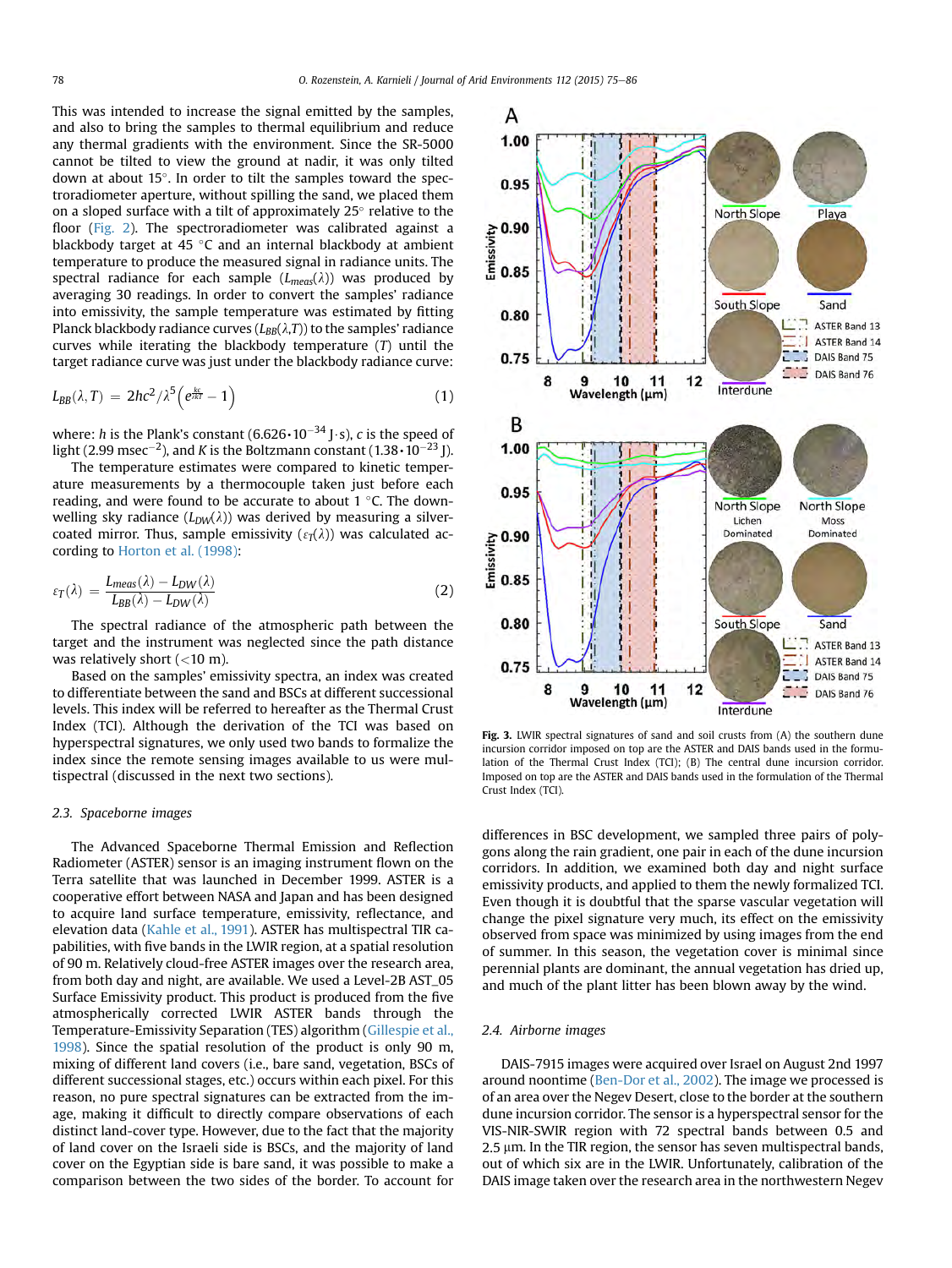<span id="page-4-0"></span>

Fig. 4. (A) ASTER-derived night surface emissivity (Sep. 20, 2005, RGB = 11,12,14); (B) Thermal Crust Index (TCI) derived from Fig. 4A; (C) ASTER-derived day surface emissivity (Oct. 23, 2004,  $RGB = 11,12,14$ ). The polygon pairs were chosen from each of the three dune incursion corridors in order to compare the spectral signatures of both sides of the border; (D) TCI for day time derived from Fig. 4C; (E) Emissivity signature comparison according to the polygons marked on the image in Fig. 4C. The polygons on the Egyptian side of the border display very similar spectral emissivity signatures that are lower than those displayed on the Israeli side of the border.

dunes was not achieved due to issues with the instrument calibration to radiance, and the lack of ground spectral measurements during the time of image acquisition. As a result, the DAIS image was processed as raw digital numbers (DN) data without calibrating them to reflectance and emissivity. Therefore, we will treat these data as a visualization aid, and use them to perform categorical classification, rather than for chemometrics. The Crust Index (CI) ([Karnieli, 1997](#page-10-0)), Normalized-Difference Vegetation Index (NDVI) ([Tucker, 1979](#page-11-0)), and the newly formalized TCI were applied to the DAIS image. Five land-cover classes (pebbles, playa, sand, vegetation, and BSCs) were classified from each combination of the indices, using a maximum likelihood classifier.

A set of 500 randomly sampled points was interpreted from an orthophoto and used for an accuracy assessment of the classification products. Each classification product was assessed using an error matrix [\(Congalton and Green, 2008](#page-10-0)). Accuracy measures, such as overall accuracy and Kappa statistic, were calculated for every error matrix. To assess the accuracy of specific categories, we calculated the user's accuracy, producer's accuracy, and the conditional Kappa coefficient. We used the approximate large sample variance of both the Kappa statistic and the conditional Kappa statistic for every category to estimate their variance. The variance estimations were used to calculate confidence intervals, and to determine if one classification is significantly more accurate than another by performing a two-tailed Z-test with  $\alpha = 0.05$ .

#### 3. Results and discussion

#### 3.1. Emissivity signatures of BSCs from ground spectral measurements

The spectral emissivity of bare sand, physical crust from playa, and of several BSC types from the southern dune incursion corridor are presented in [Fig. 3](#page-3-0)A. Apparently, sand has the lowest emissivity.



Fig. 5. False color composite of DAIS ( $RGB = 18,10,1$ , NIR, red, green). The frames on the image are examples of each of the five main classes of land cover. The sand example is of a scar made by a tractor that scraped the interdune area the day before the image was acquired. The tractor removed the BSCs from that portion of the image, and exposed the sand underneath them; therefore, the pixels in that area are of pure bare sand. Other pure sand pixels can be found on the dune crests, stretching from west to east. Limestone pebbles are found on the bottom of the wadi (crossing at the top of the scene). Vegetation patches are found all over the scene: on dune crests, on the dune slopes, and interdune areas. The largest and most obvious vegetation patches are in and around the wadi. Playas occupy some of the interdune spaces where highly carbonatic paludal loam sediments were deposited due to dunes damming the wadi, creating the water ponds. This whitish-gray paludal sediment has a distinct spectralmineralogical signature that contrasts with the surrounding sand and BSCs. (For interpretation of the references to color in this figure legend, the reader is referred to the web version of this article.)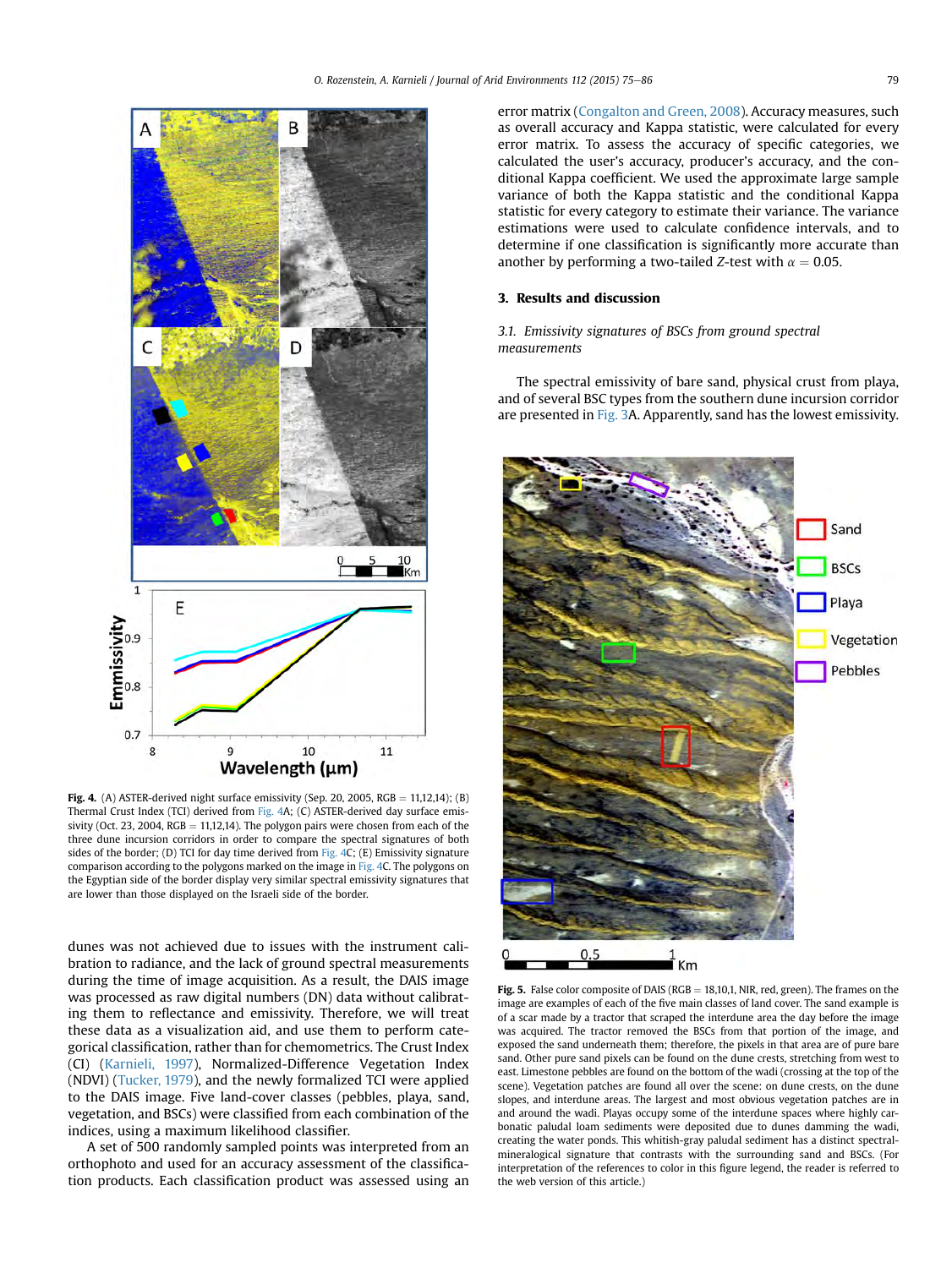<span id="page-5-0"></span>This finding corroborates findings by [Qin et al. \(2002\)](#page-10-0) who showed that sand has a lower emissivity than BSCs. Our hyperspectral measurements add to the mono-band measurements performed by [Qin et al. \(2002\)](#page-10-0) by enhancing specific spectral features. The main quartz feature in this range is a doublet at  $8-10$  µm. At this range, all BSC samples still possess the doublet feature, but its depth differs: BSCs of the southern face and the interdune area, which are the least developed BSCs, display emissivity in the mid-range between the sand and the well-developed BSCs of the northern face. It appears that as the crust grows more developed and gains more biomass, it attenuates the signal from the quartz grains. The physical crust extracted from the playa shows a similar effect, since it is composed of clay minerals. Therefore, the clay particles on the surface of the playa display a higher emissivity than the silicate sand of the dune crest. This difference between quartz and clay minerals corroborates the findings of [Vaughan et al. \(2003\)](#page-11-0) who showed this difference in hyperspectral LWIR imagery.

The spectral emissivity values of bare sand and several BSC types from the central dune incursion corridor are presented in [Fig. 3](#page-3-0)B. These BSCs are more mature and developed than the BSCs of the southern corridor, and their emissivity values are accordingly higher, when comparing the same aspects of both locations. However, when we compare the different aspects of the central incursion corridor, we observe the same trend as in the southern corridor: sand presents the lowest emissivity with a clear doublet that is attenuated in BSC samples in direct relation to the BSCs' level of development. The least developed BSCs of the southern slope present emissivity values in the mid-range between the sand and the well-developed BSCs of the northern slopes. The emissivity spectrum from BSCs of the interdune areas is similar to the emissivity signature of BSCs from the southern slope, but slightly higher. BSCs from the northern slopes present two types of patches: those that are dominated by cyano-lichens, and those that are dominated by moss. Both BSC types show very high emissivity values, with almost complete masking of the quartz doublet feature.

This ability to determine the succession trends of microphytic communities and to rank BSCs on these scales opens the door for ecological applications. Knowledge regarding the effects of BSCs' community composition on various ecosystem functions could be used to model these functions with respect to soil surface spectra. For instance, once models are derived, functions, such as ground stabilization and mechanical properties, could be estimated from the spectra, without the need for any destructive analysis. Another possible use for spectral knowledge coupled with ecosystem functions is the mapping of different habitats within an ecosystem based on the surface spectra. While these applications exceed the scope of this paper, future studies might employ the techniques presented here for similar purposes.

#### 3.2. Implementation of Thermal Crust Index (TCI)

Our goal was to create a spectral index for the discrimination of sand and BSCs of different types that can be successfully applied to multispectral remote sensing LWIR data. It became apparent that the slope between the emissivity minimum at 8.8  $\mu$ m and the shoulder feature at 10.2  $\mu$ m changes according to the BSCs' level of development with a very high slope for sand and gradually decreasing slopes, as BSC becomes more mature. This discriminative slope feature remained even when the hyperspectral resolution was degraded to a DAIS or ASTER resolution. Therefore, we used two multispectral bands centered at the two ends of this slope to define a normalized difference index:

$$
TCI = \frac{\varepsilon_1 - \varepsilon_2}{\varepsilon_1 + \varepsilon_2} \tag{3}
$$



Fig. 6. (A) Crust index (CI); (B) Normalized Difference Vegetation Index (NDVI); (C) Thermal Crust Index (TCI). CI and TCI both discriminate sand from Biological Soil Crusts (BSCs) well, but they differ in their ability to discriminate between other classes. While both CI and TCI only moderately discriminate between vegetation and playas, the NDVI is able to perform this discrimination much better. TCI also identifies limestone pebbles very well. Note that for the purpose of presentation, high values in both CI and TCI signify low crust signal.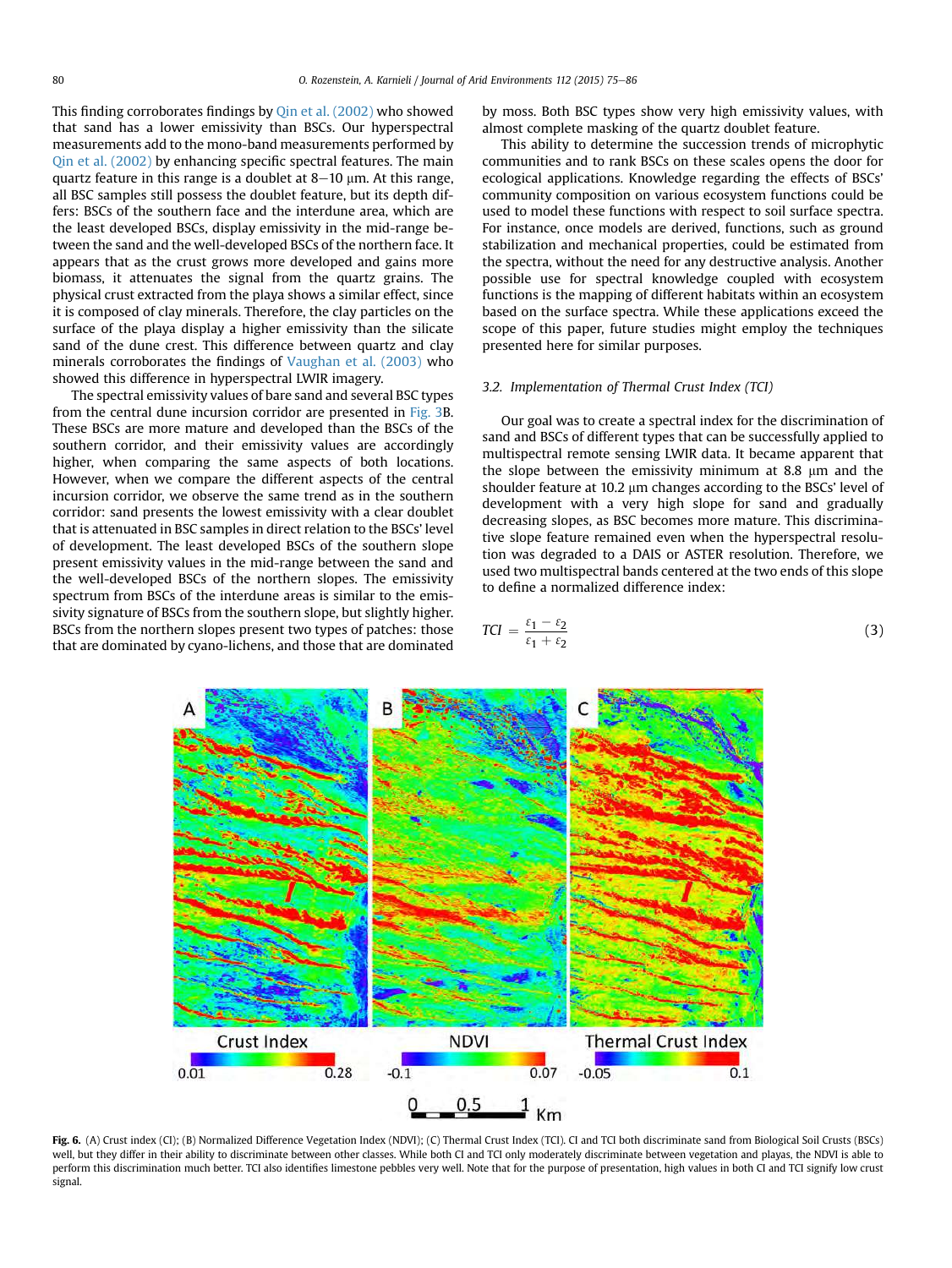<span id="page-6-0"></span>where  $\varepsilon_1$  and  $\varepsilon_2$  for ASTER are the emissivity at bands 13 and 12, respectively. When implementing the index for the uncalibrated DAIS image, we used the DN values for bands 76 and 75, respectively. [Fig. 3A](#page-3-0) and B show the spectral resolution difference between the ASTER and DAIS bands. The ASTER bands are wide and slightly overlap, while the DAIS bands are narrower with no overlap.

#### 3.3. Regional scale emissivity measurements using ASTER thermal imagery

The contrast in the emissivity spectrum between the two sides of the border is demonstrated for both day and night images. When the TCI is implemented for the ASTER images, the contrast between the two sides of the border is very clear for both day and night images ([Fig. 4](#page-4-0)). This is an advantage of multispectral emissivity products over temperature products. It was previously demon-strated by [Qin et al. \(2002\)](#page-10-0) that the temperature contrast disappears during the night. However, the emissivity contrast remains, day and night, as we demonstrate here.

When comparing the two sides of the border ([Figs. 4C](#page-4-0) and E), we demonstrate that the Egyptian side presents lower emissivity than the Israeli side. This is expected, as most of the surface in Sinai is covered by bare sand, and most of the surface in the Negev is covered by BSCs. The contribution of vascular vegetation to the emissivity contrast is assumed to be lesser than that of BSC cover, since the vegetation cover is very low on both sides. The slightly higher amount of vegetation cover in the Negev, relative to the cover in Sinai ([Qin et al., 2006; Seifan, 2009](#page-10-0)), could contribute to the higher Negev emissivity values. The three polygons on the Egyptian side present very similar signatures, while the northern Negev polygon presents a slightly higher emissivity than the central and southern polygons. We propose two drivers for the higher emissivity in the northern Negev: first, the BSCs are of later successional stages as precipitation increases towards the northern section of the research area. Thus, the BSCs in the north have a higher emissivity. Second, the proportions of land-cover components change in such a way that they affect the polygon signature: i.e., a larger fraction of BSCs and less bare sand. In addition, the dune morphology in the northern incursion corridor is significantly different and leads to a smaller proportion of exposed active sand. Higher precipitation could also lead to an increase in vacuolar vegetation coverage. However, [Siegal et al. \(2013\)](#page-11-0) show that the vegetation cover amounts in both the northern and central incursion corridors are similar (10 $-20%$ ), while in the southern corridor, the vegetation cover is lower  $(5-13%)$ . Therefore, we are able to exclude the differences in vascular vegetation cover as a cause for the emissivity difference between the northern and central corridors. We are able to show that the spectral differences between the two sides of the border, as measured by satellite, are as expected and correspond well to our ground sample measurements.

### 3.4. Data fusion of different spectral regions from DAIS imagery for land-cover classification

The DAIS image has a spatial resolution of 1  $\mathrm{m}^2$ , and therefore, we can recognize and discriminate specific objects, such as vegetation patches, dune crests, roads, wadis, etc. [Fig. 5](#page-4-0) displays a false color composite of the DAIS scene with specific regions of interest pertaining to the five main land-cover classes in the scene. The footprint of this image is marked in [Fig 1](#page-1-0)B. Unlike classic false color composites, the vegetation in this image is not displayed in red. This phenomenon was explained by [Pinker and Karnieli \(1995\)](#page-10-0) who showed that the NIR spectral reflectance of desert perennial bushes is very low in comparison to the green vegetation of non-arid regions ([Pinker and](#page-10-0) [Karnieli, 1995\)](#page-10-0). At the time of the DAIS image acquisition towards the end of the summer, these desert bushes appeared in grayishgreen tones and not vibrant green as is the vegetation in non-arid areas. The red rectangle in [Fig. 5](#page-4-0) is a strip of bare sand, uncovered by a tractor that scraped the interdune area on the day before the flight, thus removing all of the BSC from the surface. [Fig. 6](#page-5-0) displays the three indices: CI, NDVI, and TCI. Each of these indices excels at enhancing different cover types. While both CI and TCI enhance the discrimination of sand from BSCs, it appears that CI can help to recognize vegetation patches slightly better than TCI. However, TCI has the ability to distinguish the limestone pebbles at the wadi infrastructure. NDVI seems to excel at enhancing the vegetation signal and also at distinguishing playas from their surroundings. A combination of all three indices into one image that serves as a visualization



Fig. 7. Pseudo-color map showing the relative distribution of CI, NDVI, and TCI within the domain. The meaning of the colors is given in a ternary diagram. This band combination is particularly useful for visually discriminating between the different land-cover classes: vegetation patches are shown as yellow, pebbles as red, playa as purple, Biological Soil Crust (BSCs) appear in pink, and sand in blue. (For interpretation of the references to color in this figure legend, the reader is referred to the web version of this article.)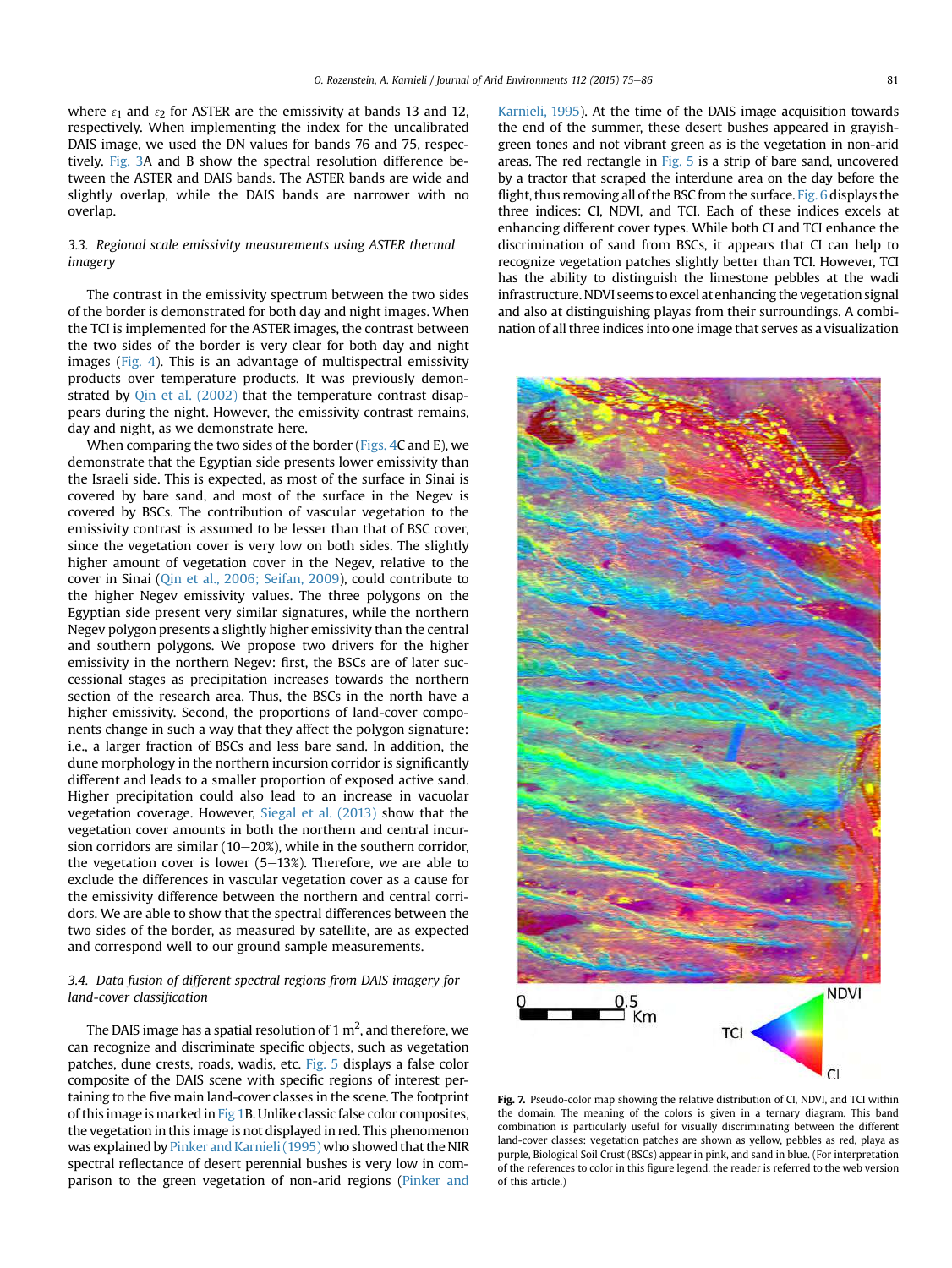#### Table 1

Error matrices for classification of: (A) CI + NDVI + TCI; (B) CI + NDVI; (C) NDVI + TCI; (D) CI + TCI; (E) CI; (F) NDVI; (G) TCI.

|                     | Pebbles        | Playa            | <b>BSC</b>       | Vegetation   | Sand           | Sum        | User's accuracy |
|---------------------|----------------|------------------|------------------|--------------|----------------|------------|-----------------|
| $\mathbf A$         |                |                  |                  |              |                |            |                 |
| Pebbles             | 55             | 29               | 13               | 3            | $\bf{0}$       | 100        | 55.00%          |
| Playa               | 8              | 82               | 8                | $\mathbf{1}$ | $\mathbf{1}$   | 100        | 82.00%          |
| <b>BSC</b>          | $\mathbf{1}$   | $\boldsymbol{0}$ | 99               | $\mathbf{0}$ | $\mathbf{0}$   | 100        | 99.00%          |
| Vegetation          | $\bf{0}$       | $\mathbf{0}$     | $\boldsymbol{2}$ | 98           | $\mathbf{0}$   | 100        | 98.00%          |
| Sand                | $\mathbf{0}$   | 1                | $\overline{2}$   | $\bf{0}$     | 97             | 100        | 97.00%          |
| Sum                 | 64             | 112              | 124              | 102          | 98             | 431        |                 |
| Producer's accuracy | 85.94%         | 73.87%           | 79.84%           | 96.08%       | 98.98%         |            |                 |
| B                   |                |                  |                  |              |                |            |                 |
| Pebbles             | 41             | 40               | 43               | 60           | 16             | 200        | 20.50%          |
| Playa               | 8              | 36               | $\overline{7}$   | 6            | 6              | 63         | 57.14%          |
| <b>BSC</b>          | $\overline{7}$ | 16               | 66               | 9            | 6              | 104        | 63.46%          |
|                     | 3              | $\overline{7}$   | $\overline{2}$   | 16           | 3              |            |                 |
| Vegetation          |                |                  |                  |              |                | 31         | 51.61%          |
| Sand                | 5              | 13               | 6                | 11           | 67             | 102        | 65.69%          |
| Sum                 | 64             | 112              | 124              | 102          | 98             | 226        |                 |
| Producer's accuracy | 64.06%         | 32.14%           | 53.23%           | 15.69%       | 68.37%         |            |                 |
| C                   |                |                  |                  |              |                |            |                 |
| Pebbles             | 15             | 10               | $\boldsymbol{2}$ | 15           | 5              | 47         | 31.91%          |
| Playa               | 28             | 55               | 25               | 37           | 10             | 155        | 35.48%          |
| <b>BSC</b>          | 3              | 10               | 78               | 5            | $\overline{7}$ | 103        | 66.00%          |
| Vegetation          | 13             | 27               | 10               | 35           | 10             | 95         | 36.84%          |
| Sand                | 5              | 10               | 9                | 10           | 66             | 100        | 75.73%          |
| Sum                 | 64             | 112              | 124              | 102          | 98             | 249        |                 |
| Producer's accuracy | 23.44%         | 49.11%           | 67.35%           | 34.31%       | 62.90%         |            |                 |
| D                   |                |                  |                  |              |                |            |                 |
| Pebbles             | 22             | 16               | 5                | 18           | $\,6$          | 67         | 32.84%          |
| Playa               | 17             | 57               | 29               | 27           | 11             | 141        | 40.43%          |
| <b>BSC</b>          | 9              | 19               | 81               | 12           | 3              | 124        | 70.00%          |
| Vegetation          | 11             | 9                | 5                | 35           | 8              | 68         | 51.47%          |
| Sand                | 5              | 11               | 4                | 10           | 70             | 100        | 65.32%          |
| Sum                 | 64             | 112              | 124              | 102          | 98             | 265        |                 |
| Producer's accuracy | 34.38%         | 50.89%           | 71.43%           | 34.31%       | 65.32%         |            |                 |
| E                   |                |                  |                  |              |                |            |                 |
| Pebbles             | 36             | 29               | 40               | 60           | 13             | 178        | 20.22%          |
| Playa               | $\overline{7}$ | 28               | 39               | 5            | $\overline{7}$ | 86         | 32.56%          |
| BSC                 | 14             | 37               | 35               | 16           | 6              | 108        | 64.15%          |
|                     |                | $\overline{4}$   | $\overline{2}$   |              | $\overline{4}$ | 22         | 45.45%          |
| Vegetation          | $\overline{c}$ |                  |                  | 10           |                |            |                 |
| Sand                | 5              | 14               | 8                | 11           | 68             | 106        | 32.41%          |
| Sum                 | 64             | 112              | 124              | 102          | 98             | 177        |                 |
| Producer's accuracy | 56.25%         | 25.00%           | 69.39%           | 9.80%        | 28.23%         |            |                 |
| F                   |                |                  |                  |              |                |            |                 |
| Pebbles             | 23             | 40               | 50               | 34           | 14             | 161        | 14.29%          |
| Playa               | 14             | 25               | 5                | 10           | 5              | 59         | 42.37%          |
| <b>BSC</b>          | 6              | $\,6\,$          | 15               | 9            | 6              | 42         | 34.27%          |
| Vegetation          | 5              | 19               | 4                | 20           | 12             | 60         | 33.33%          |
| Sand                | 16             | 22               | 50               | 29           | 61             | 178        | 35.71%          |
| Sum                 | 64             | 112              | 124              | 102          | 98             | <u>144</u> |                 |
| Producer's accuracy | 35.94%         | 22.32%           | 62.24%           | 19.61%       | 12.10%         |            |                 |
| G                   |                |                  |                  |              |                |            |                 |
| Pebbles             | 9              | $\overline{4}$   | $\bf{0}$         | 12           | 3              | 28         | 32.14%          |
| Playa               | 29             | 62               | 61               | 61           | 25             | 238        | 26.05%          |
| <b>BSC</b>          | $\overline{4}$ | 12               | 49               | 6            | $\overline{4}$ | 75         | 66.67%          |
| Vegetation          | 18             | 24               | $\overline{7}$   | 13           | $\overline{4}$ | 66         | 19.70%          |
| Sand                | $\overline{4}$ | 10               | $\overline{7}$   | 10           | 62             | 93         | 65.33%          |
| Sum                 | 64             | 112              | 124              | 102          | 98             | 195        |                 |
| Producer's accuracy | 14.06%         | 55.36%           | 63.27%           | 12.75%       | 39.52%         |            |                 |
|                     |                |                  |                  |              |                |            |                 |

Overall Classification Accuracy (A) =  $86.20\%$ .

Overall Classification Accuracy  $(B) = 45.20\%$ . Overall Classification Accuracy  $(C) = 49.80\%$ .

Overall Classification Accuracy  $(D) = 53.00\%$ .

Overall Classification Accuracy  $(E) = 35.40\%$ .

Overall Classification Accuracy  $(F) = 28.80\%$ .

Overall Classification Accuracy  $(G) = 39.00\%$ .

The sum of rows and columns are marked in bold. Correctly classified samples are marked in italics. The total sum of all correctly classified samples are underlined.

aid is presented in [Fig 7.](#page-6-0) The three-index composite greatly enhances our ability to discern the different land-cover classes.

To quantify the advantage of each index by itself and of every index combination, we have classified each index combination. Confusion matrices for the classification of every index combination are presented in Table 1. Classification accuracy measurements, in the form of an overall Kappa statistic and a conditional Kappa statistic with 95% confidence intervals of all the index combinations, are presented in [Fig. 8](#page-8-0). A complementary analysis of Z-tests for every pair of overall Kappa statistics and conditional Kappa statistics, to determine whether they are significantly different from each other, is presented in [Table 2](#page-9-0). The results indicate that a combination of all three indices is always significantly better in terms of classification accuracy than any other index combination. TCI is superior to each of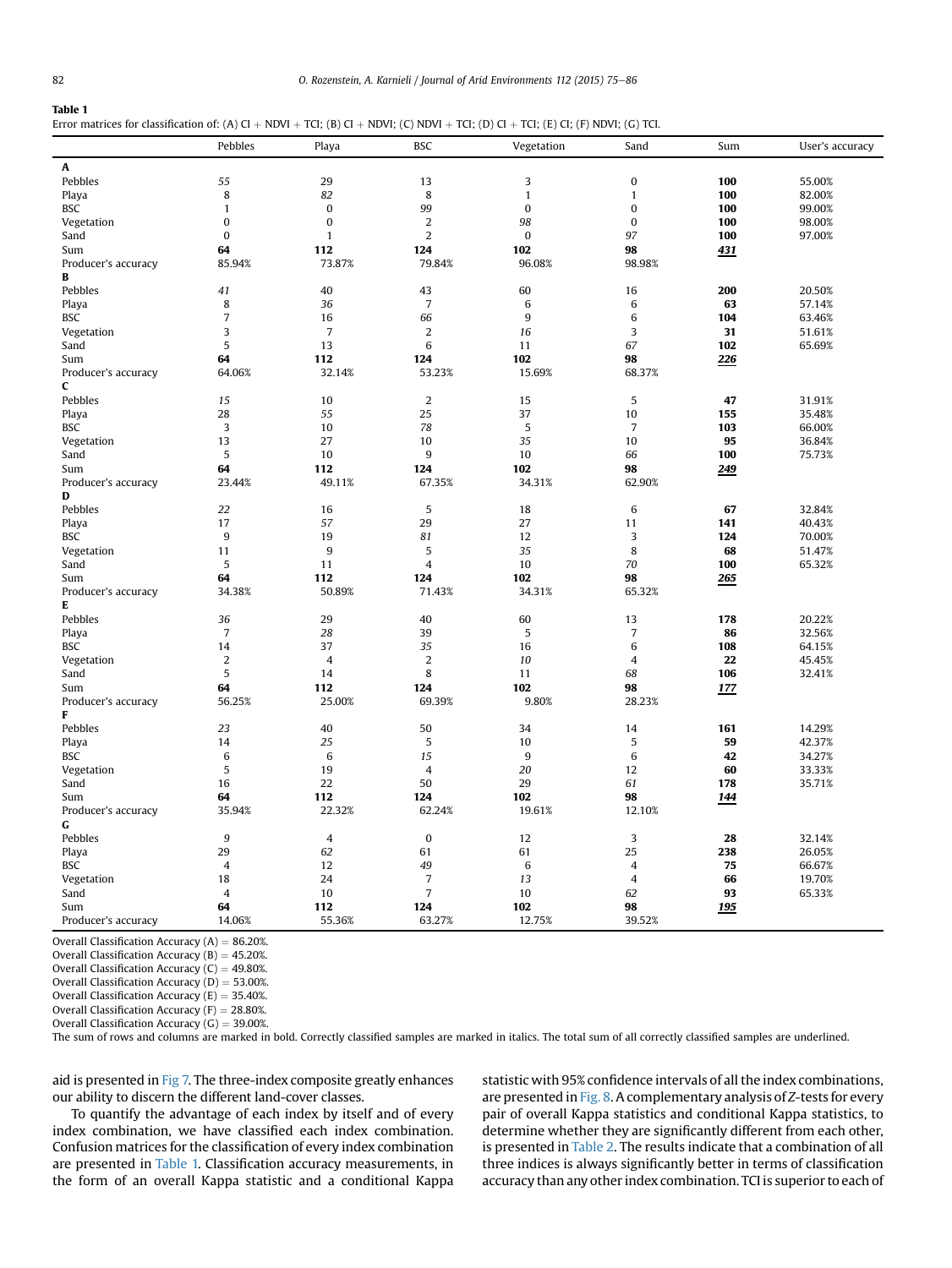<span id="page-8-0"></span>

Fig. 8. Accuracy measures for entire error matrices (A) and for specific classes (B-F). The error bars represent a 95% confidence interval. The overall Kappa statistic represents the accuracy of the entire error matrix in comparison to a random error matrix, or a random classification. The conditional Kappa statistic represents the accuracy of a single class.

the other two indices separately for the classification of BSCs. The combinations of TCI with NDVI or CI yield similar BSC classification accuracy to NDVI  $+$  CI and to TCI by itself. The combination of all three indices is synergetic since near perfect accuracy is achieved for BSC classification. Other results are obtained for the vegetation class: NDVI is not significantly more accurate than each of the other indices by itself, or the combinations of NDVI with each of them. However, the combination of  $CI + TCI$  is more accurate for the vegetation class than NDVI by itself, and similar in accuracy to  $NDVI + TCI$  and  $CI + NDVI$ . The similarity between the vegetation class and the BSC class is expressed by the synergy between all three indices that leads to near perfect classification accuracy in the vegetation class. The sand class is characterized by low classification accuracy when classifying NDVI, and medium classification accuracy for all other combinations except for the three-index combination that results in near perfect classification accuracy. Pebbles and playa are the two least accurately classified categories, as they are often misclassified, with great confusion between each other in all classifications. These two land-covers types are the brightest in the scene, and it is possible that another classification method could have achieved better accuracy for them as well. More spectral information, such as a hyperspectral SWIR-based index, might prove to be beneficial for this task, since the signatures of calcite and different clay minerals differ in that spectral region. Regrettably, the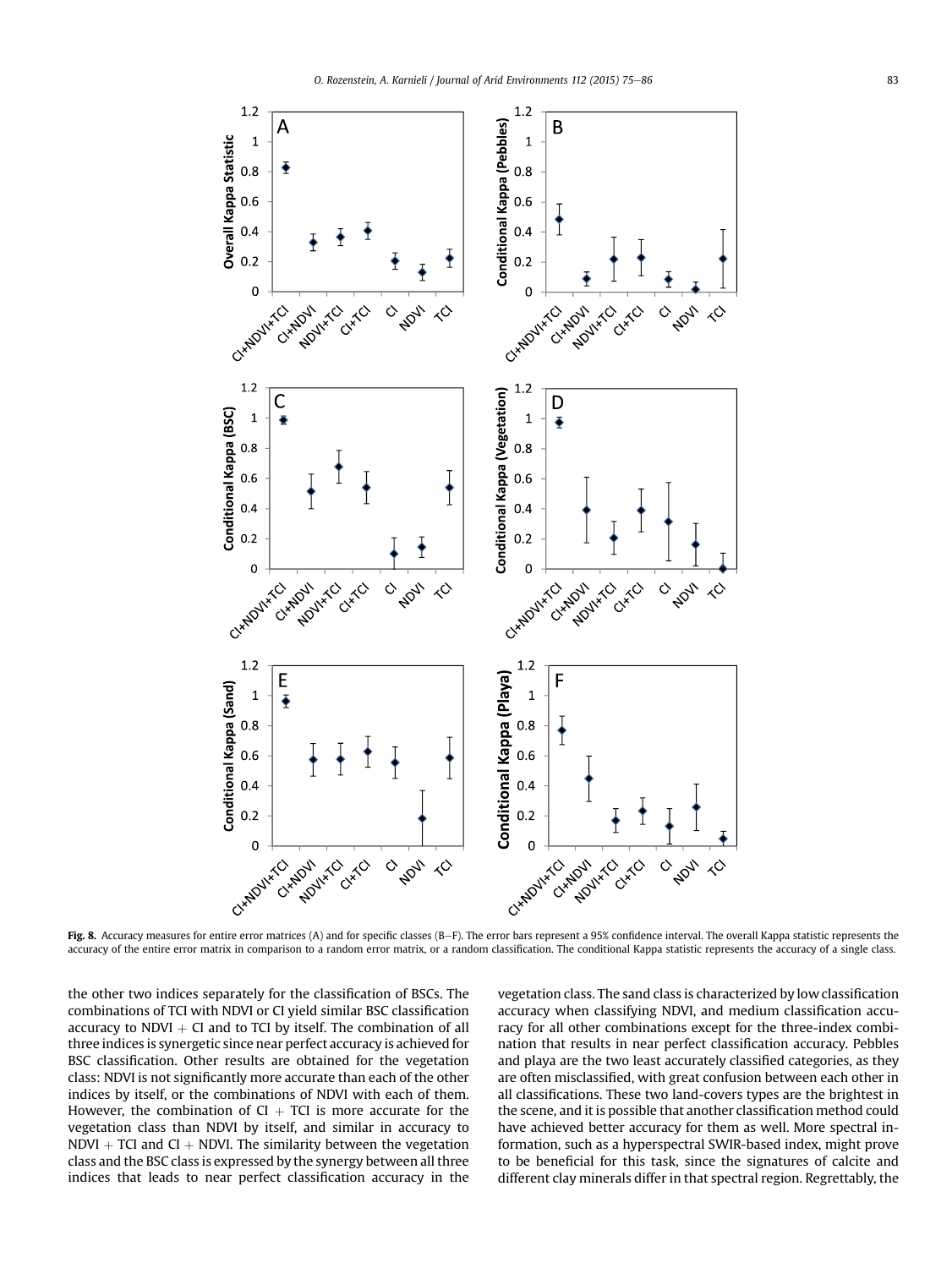#### <span id="page-9-0"></span>Table 2

Results of Z-tests for determination of whether the individual confusion matrices are different from one another: (A) overall Kappa statistic; (B) conditional Kappa statistic of the pebble class; (C) conditional Kappa statistic of the playa class; (D) conditional Kappa statistic of the Biological Soil Crust (BSC) class; (E) conditional Kappa statistic of the vegetation class; (F) conditional Kappa statistic of the sand class. Each value in the matrices represents the test statistic for a single Z-test conducted between classification of the index combinations listed in the row and column margins. Significant results for  $\alpha = 0.05$  are marked in bold.

| A<br>$***$<br>$CI + NDVI + TCI$<br>$\ast\ast$<br>$CI + NDVI$<br>14.72<br>$\ast\ast$<br>0.89<br>$NDVI + TCI$<br>13.60<br>$\ast\ast$<br>1.95<br>$CI + TCI$<br>12.44<br>1.06<br>$\ast\ast$<br>18.58<br>3.17<br>4.06<br>5.14<br>CI<br>$\ast\ast$<br><b>NDVI</b><br>21.07<br>5.14<br>6.02<br>7.12<br>1.95<br>$\ast\ast$<br>17.03<br>2.57<br>3.42<br>4.46<br>2.35<br>TCI<br>0.47<br>В<br>**<br>$CI + NDVI + TCI$<br>$\ast\ast$<br>7.00<br>$CI + NDVI$<br>$\ast\ast$<br>$NDVI + TCI$<br>2.95<br>1.70<br>$\ast\ast$<br>$CI + TCI$<br>3.21<br>2.20<br>0.11<br>$\ast\ast$<br>6.92<br>0.09<br>1.73<br>CI<br>2.21<br>$\ast\ast$<br><b>NDVI</b><br>8.11<br>2.07<br>2.61<br>3.26<br>1.88<br>$\ast\ast$<br>2.37<br>$0.02\,$<br>0.07<br>2.03<br>TCI<br>1.33<br>1.35<br>C<br>**<br>$CI + NDVI + TCI$<br>$\ast\ast$<br>$\text{CI} + \text{NDVI}$<br>3.59<br>$\ast\ast$<br>9.68<br>3.26<br>$NDVI + TCI$<br>$\ast\ast$<br>$CI + TCI$<br>8.27<br>2.46<br>1.07<br>**<br>8.47<br>3.31<br>0.53<br>1.39<br>CI<br>$\ast\ast$<br>5.63<br><b>NDVI</b><br>1.76<br>1.02<br>0.28<br>1.31<br>$\ast\ast$<br>13.39<br>5.02<br>2.57<br>3.64<br>1.32<br>2.58<br>TCI<br>D<br>**<br>$CI + NDVI + TCI$<br>$\ast\ast$<br>$CI + NDVI$<br>8.02<br>$\ast\ast$<br>$NDVI + TCI$<br>5.52<br>2.06<br>$\ast\ast$<br>8.17<br>0.32<br>$CI + TCI$<br>1.82<br>$\ast\ast$<br>16.19<br>5.28<br>7.57<br>5.82<br>CI.<br>$\ast\ast$<br>23.18<br>5.53<br>8.29<br>6.25<br><b>NDVI</b><br>0.70<br>$\ast\ast$<br>7.70<br>0.31<br>0.00<br>5.97<br>TCI<br>1.76<br>5.64<br>E<br>$***$<br>$CI + NDVI + TCI$<br>$\ast\ast$<br>$CI + NDVI$<br>5.27<br>$\ast\ast$<br>$NDVI + TCI$<br>13.32<br>1.52<br>$\ast\ast$<br>8.01<br>$CI + TCI$<br>0.01<br>2.05<br>$\ast\ast$<br>5.02<br>0.77<br>0.51<br>CI<br>0.45<br>$\ast\ast$<br><b>NDVI</b><br>11.12<br>1.76<br>0.49<br>2.27<br>1.03<br>$\ast\ast$<br>1.88<br>16.39<br>3.25<br>2.71<br>4.37<br>2.27<br>TCI<br>F<br>**<br>$CI + NDVI + TCI$<br>$\ast\ast$<br>$CI + NDVI$<br>6.72<br>$\ast\ast$<br>6.77<br>0.05<br>$NDVI + TCI$<br>$\ast\ast$<br>$\mathrm{CI}+\mathrm{TCI}$<br>6.05<br>0.72<br>0.68<br>$\ast\ast$<br>7.26<br>0.25<br>0.99<br>CI<br>0.31<br>$\ast\ast$<br><b>NDVI</b><br>8.13<br>3.62<br>3.67<br>4.16<br>3.47<br>$\ast\ast$<br>5.24<br>TCI<br>0.14<br>0.10<br>0.48<br>0.36<br>3.47 | $CI + NDVI + TCI$ | $CI + NDVI$ | $NDVI + TCI$ | $CI + TCI$ | CI | <b>NDVI</b> | TCI |
|-------------------------------------------------------------------------------------------------------------------------------------------------------------------------------------------------------------------------------------------------------------------------------------------------------------------------------------------------------------------------------------------------------------------------------------------------------------------------------------------------------------------------------------------------------------------------------------------------------------------------------------------------------------------------------------------------------------------------------------------------------------------------------------------------------------------------------------------------------------------------------------------------------------------------------------------------------------------------------------------------------------------------------------------------------------------------------------------------------------------------------------------------------------------------------------------------------------------------------------------------------------------------------------------------------------------------------------------------------------------------------------------------------------------------------------------------------------------------------------------------------------------------------------------------------------------------------------------------------------------------------------------------------------------------------------------------------------------------------------------------------------------------------------------------------------------------------------------------------------------------------------------------------------------------------------------------------------------------------------------------------------------------------------------------------------------------------------------------------------------------------------------------------------------------------------------------------------------------------------------------------------------------|-------------------|-------------|--------------|------------|----|-------------|-----|
|                                                                                                                                                                                                                                                                                                                                                                                                                                                                                                                                                                                                                                                                                                                                                                                                                                                                                                                                                                                                                                                                                                                                                                                                                                                                                                                                                                                                                                                                                                                                                                                                                                                                                                                                                                                                                                                                                                                                                                                                                                                                                                                                                                                                                                                                         |                   |             |              |            |    |             |     |
|                                                                                                                                                                                                                                                                                                                                                                                                                                                                                                                                                                                                                                                                                                                                                                                                                                                                                                                                                                                                                                                                                                                                                                                                                                                                                                                                                                                                                                                                                                                                                                                                                                                                                                                                                                                                                                                                                                                                                                                                                                                                                                                                                                                                                                                                         |                   |             |              |            |    |             |     |
|                                                                                                                                                                                                                                                                                                                                                                                                                                                                                                                                                                                                                                                                                                                                                                                                                                                                                                                                                                                                                                                                                                                                                                                                                                                                                                                                                                                                                                                                                                                                                                                                                                                                                                                                                                                                                                                                                                                                                                                                                                                                                                                                                                                                                                                                         |                   |             |              |            |    |             |     |
|                                                                                                                                                                                                                                                                                                                                                                                                                                                                                                                                                                                                                                                                                                                                                                                                                                                                                                                                                                                                                                                                                                                                                                                                                                                                                                                                                                                                                                                                                                                                                                                                                                                                                                                                                                                                                                                                                                                                                                                                                                                                                                                                                                                                                                                                         |                   |             |              |            |    |             |     |
|                                                                                                                                                                                                                                                                                                                                                                                                                                                                                                                                                                                                                                                                                                                                                                                                                                                                                                                                                                                                                                                                                                                                                                                                                                                                                                                                                                                                                                                                                                                                                                                                                                                                                                                                                                                                                                                                                                                                                                                                                                                                                                                                                                                                                                                                         |                   |             |              |            |    |             |     |
|                                                                                                                                                                                                                                                                                                                                                                                                                                                                                                                                                                                                                                                                                                                                                                                                                                                                                                                                                                                                                                                                                                                                                                                                                                                                                                                                                                                                                                                                                                                                                                                                                                                                                                                                                                                                                                                                                                                                                                                                                                                                                                                                                                                                                                                                         |                   |             |              |            |    |             |     |
|                                                                                                                                                                                                                                                                                                                                                                                                                                                                                                                                                                                                                                                                                                                                                                                                                                                                                                                                                                                                                                                                                                                                                                                                                                                                                                                                                                                                                                                                                                                                                                                                                                                                                                                                                                                                                                                                                                                                                                                                                                                                                                                                                                                                                                                                         |                   |             |              |            |    |             |     |
|                                                                                                                                                                                                                                                                                                                                                                                                                                                                                                                                                                                                                                                                                                                                                                                                                                                                                                                                                                                                                                                                                                                                                                                                                                                                                                                                                                                                                                                                                                                                                                                                                                                                                                                                                                                                                                                                                                                                                                                                                                                                                                                                                                                                                                                                         |                   |             |              |            |    |             |     |
|                                                                                                                                                                                                                                                                                                                                                                                                                                                                                                                                                                                                                                                                                                                                                                                                                                                                                                                                                                                                                                                                                                                                                                                                                                                                                                                                                                                                                                                                                                                                                                                                                                                                                                                                                                                                                                                                                                                                                                                                                                                                                                                                                                                                                                                                         |                   |             |              |            |    |             |     |
|                                                                                                                                                                                                                                                                                                                                                                                                                                                                                                                                                                                                                                                                                                                                                                                                                                                                                                                                                                                                                                                                                                                                                                                                                                                                                                                                                                                                                                                                                                                                                                                                                                                                                                                                                                                                                                                                                                                                                                                                                                                                                                                                                                                                                                                                         |                   |             |              |            |    |             |     |
|                                                                                                                                                                                                                                                                                                                                                                                                                                                                                                                                                                                                                                                                                                                                                                                                                                                                                                                                                                                                                                                                                                                                                                                                                                                                                                                                                                                                                                                                                                                                                                                                                                                                                                                                                                                                                                                                                                                                                                                                                                                                                                                                                                                                                                                                         |                   |             |              |            |    |             |     |
|                                                                                                                                                                                                                                                                                                                                                                                                                                                                                                                                                                                                                                                                                                                                                                                                                                                                                                                                                                                                                                                                                                                                                                                                                                                                                                                                                                                                                                                                                                                                                                                                                                                                                                                                                                                                                                                                                                                                                                                                                                                                                                                                                                                                                                                                         |                   |             |              |            |    |             |     |
|                                                                                                                                                                                                                                                                                                                                                                                                                                                                                                                                                                                                                                                                                                                                                                                                                                                                                                                                                                                                                                                                                                                                                                                                                                                                                                                                                                                                                                                                                                                                                                                                                                                                                                                                                                                                                                                                                                                                                                                                                                                                                                                                                                                                                                                                         |                   |             |              |            |    |             |     |
|                                                                                                                                                                                                                                                                                                                                                                                                                                                                                                                                                                                                                                                                                                                                                                                                                                                                                                                                                                                                                                                                                                                                                                                                                                                                                                                                                                                                                                                                                                                                                                                                                                                                                                                                                                                                                                                                                                                                                                                                                                                                                                                                                                                                                                                                         |                   |             |              |            |    |             |     |
|                                                                                                                                                                                                                                                                                                                                                                                                                                                                                                                                                                                                                                                                                                                                                                                                                                                                                                                                                                                                                                                                                                                                                                                                                                                                                                                                                                                                                                                                                                                                                                                                                                                                                                                                                                                                                                                                                                                                                                                                                                                                                                                                                                                                                                                                         |                   |             |              |            |    |             |     |
|                                                                                                                                                                                                                                                                                                                                                                                                                                                                                                                                                                                                                                                                                                                                                                                                                                                                                                                                                                                                                                                                                                                                                                                                                                                                                                                                                                                                                                                                                                                                                                                                                                                                                                                                                                                                                                                                                                                                                                                                                                                                                                                                                                                                                                                                         |                   |             |              |            |    |             |     |
|                                                                                                                                                                                                                                                                                                                                                                                                                                                                                                                                                                                                                                                                                                                                                                                                                                                                                                                                                                                                                                                                                                                                                                                                                                                                                                                                                                                                                                                                                                                                                                                                                                                                                                                                                                                                                                                                                                                                                                                                                                                                                                                                                                                                                                                                         |                   |             |              |            |    |             |     |
|                                                                                                                                                                                                                                                                                                                                                                                                                                                                                                                                                                                                                                                                                                                                                                                                                                                                                                                                                                                                                                                                                                                                                                                                                                                                                                                                                                                                                                                                                                                                                                                                                                                                                                                                                                                                                                                                                                                                                                                                                                                                                                                                                                                                                                                                         |                   |             |              |            |    |             |     |
|                                                                                                                                                                                                                                                                                                                                                                                                                                                                                                                                                                                                                                                                                                                                                                                                                                                                                                                                                                                                                                                                                                                                                                                                                                                                                                                                                                                                                                                                                                                                                                                                                                                                                                                                                                                                                                                                                                                                                                                                                                                                                                                                                                                                                                                                         |                   |             |              |            |    |             |     |
|                                                                                                                                                                                                                                                                                                                                                                                                                                                                                                                                                                                                                                                                                                                                                                                                                                                                                                                                                                                                                                                                                                                                                                                                                                                                                                                                                                                                                                                                                                                                                                                                                                                                                                                                                                                                                                                                                                                                                                                                                                                                                                                                                                                                                                                                         |                   |             |              |            |    |             |     |
|                                                                                                                                                                                                                                                                                                                                                                                                                                                                                                                                                                                                                                                                                                                                                                                                                                                                                                                                                                                                                                                                                                                                                                                                                                                                                                                                                                                                                                                                                                                                                                                                                                                                                                                                                                                                                                                                                                                                                                                                                                                                                                                                                                                                                                                                         |                   |             |              |            |    |             |     |
|                                                                                                                                                                                                                                                                                                                                                                                                                                                                                                                                                                                                                                                                                                                                                                                                                                                                                                                                                                                                                                                                                                                                                                                                                                                                                                                                                                                                                                                                                                                                                                                                                                                                                                                                                                                                                                                                                                                                                                                                                                                                                                                                                                                                                                                                         |                   |             |              |            |    |             |     |
|                                                                                                                                                                                                                                                                                                                                                                                                                                                                                                                                                                                                                                                                                                                                                                                                                                                                                                                                                                                                                                                                                                                                                                                                                                                                                                                                                                                                                                                                                                                                                                                                                                                                                                                                                                                                                                                                                                                                                                                                                                                                                                                                                                                                                                                                         |                   |             |              |            |    |             |     |
|                                                                                                                                                                                                                                                                                                                                                                                                                                                                                                                                                                                                                                                                                                                                                                                                                                                                                                                                                                                                                                                                                                                                                                                                                                                                                                                                                                                                                                                                                                                                                                                                                                                                                                                                                                                                                                                                                                                                                                                                                                                                                                                                                                                                                                                                         |                   |             |              |            |    |             |     |
|                                                                                                                                                                                                                                                                                                                                                                                                                                                                                                                                                                                                                                                                                                                                                                                                                                                                                                                                                                                                                                                                                                                                                                                                                                                                                                                                                                                                                                                                                                                                                                                                                                                                                                                                                                                                                                                                                                                                                                                                                                                                                                                                                                                                                                                                         |                   |             |              |            |    |             |     |
|                                                                                                                                                                                                                                                                                                                                                                                                                                                                                                                                                                                                                                                                                                                                                                                                                                                                                                                                                                                                                                                                                                                                                                                                                                                                                                                                                                                                                                                                                                                                                                                                                                                                                                                                                                                                                                                                                                                                                                                                                                                                                                                                                                                                                                                                         |                   |             |              |            |    |             |     |
|                                                                                                                                                                                                                                                                                                                                                                                                                                                                                                                                                                                                                                                                                                                                                                                                                                                                                                                                                                                                                                                                                                                                                                                                                                                                                                                                                                                                                                                                                                                                                                                                                                                                                                                                                                                                                                                                                                                                                                                                                                                                                                                                                                                                                                                                         |                   |             |              |            |    |             |     |
|                                                                                                                                                                                                                                                                                                                                                                                                                                                                                                                                                                                                                                                                                                                                                                                                                                                                                                                                                                                                                                                                                                                                                                                                                                                                                                                                                                                                                                                                                                                                                                                                                                                                                                                                                                                                                                                                                                                                                                                                                                                                                                                                                                                                                                                                         |                   |             |              |            |    |             |     |
|                                                                                                                                                                                                                                                                                                                                                                                                                                                                                                                                                                                                                                                                                                                                                                                                                                                                                                                                                                                                                                                                                                                                                                                                                                                                                                                                                                                                                                                                                                                                                                                                                                                                                                                                                                                                                                                                                                                                                                                                                                                                                                                                                                                                                                                                         |                   |             |              |            |    |             |     |
|                                                                                                                                                                                                                                                                                                                                                                                                                                                                                                                                                                                                                                                                                                                                                                                                                                                                                                                                                                                                                                                                                                                                                                                                                                                                                                                                                                                                                                                                                                                                                                                                                                                                                                                                                                                                                                                                                                                                                                                                                                                                                                                                                                                                                                                                         |                   |             |              |            |    |             |     |
|                                                                                                                                                                                                                                                                                                                                                                                                                                                                                                                                                                                                                                                                                                                                                                                                                                                                                                                                                                                                                                                                                                                                                                                                                                                                                                                                                                                                                                                                                                                                                                                                                                                                                                                                                                                                                                                                                                                                                                                                                                                                                                                                                                                                                                                                         |                   |             |              |            |    |             |     |
|                                                                                                                                                                                                                                                                                                                                                                                                                                                                                                                                                                                                                                                                                                                                                                                                                                                                                                                                                                                                                                                                                                                                                                                                                                                                                                                                                                                                                                                                                                                                                                                                                                                                                                                                                                                                                                                                                                                                                                                                                                                                                                                                                                                                                                                                         |                   |             |              |            |    |             |     |
|                                                                                                                                                                                                                                                                                                                                                                                                                                                                                                                                                                                                                                                                                                                                                                                                                                                                                                                                                                                                                                                                                                                                                                                                                                                                                                                                                                                                                                                                                                                                                                                                                                                                                                                                                                                                                                                                                                                                                                                                                                                                                                                                                                                                                                                                         |                   |             |              |            |    |             |     |
|                                                                                                                                                                                                                                                                                                                                                                                                                                                                                                                                                                                                                                                                                                                                                                                                                                                                                                                                                                                                                                                                                                                                                                                                                                                                                                                                                                                                                                                                                                                                                                                                                                                                                                                                                                                                                                                                                                                                                                                                                                                                                                                                                                                                                                                                         |                   |             |              |            |    |             |     |
|                                                                                                                                                                                                                                                                                                                                                                                                                                                                                                                                                                                                                                                                                                                                                                                                                                                                                                                                                                                                                                                                                                                                                                                                                                                                                                                                                                                                                                                                                                                                                                                                                                                                                                                                                                                                                                                                                                                                                                                                                                                                                                                                                                                                                                                                         |                   |             |              |            |    |             |     |
|                                                                                                                                                                                                                                                                                                                                                                                                                                                                                                                                                                                                                                                                                                                                                                                                                                                                                                                                                                                                                                                                                                                                                                                                                                                                                                                                                                                                                                                                                                                                                                                                                                                                                                                                                                                                                                                                                                                                                                                                                                                                                                                                                                                                                                                                         |                   |             |              |            |    |             |     |
|                                                                                                                                                                                                                                                                                                                                                                                                                                                                                                                                                                                                                                                                                                                                                                                                                                                                                                                                                                                                                                                                                                                                                                                                                                                                                                                                                                                                                                                                                                                                                                                                                                                                                                                                                                                                                                                                                                                                                                                                                                                                                                                                                                                                                                                                         |                   |             |              |            |    |             |     |
|                                                                                                                                                                                                                                                                                                                                                                                                                                                                                                                                                                                                                                                                                                                                                                                                                                                                                                                                                                                                                                                                                                                                                                                                                                                                                                                                                                                                                                                                                                                                                                                                                                                                                                                                                                                                                                                                                                                                                                                                                                                                                                                                                                                                                                                                         |                   |             |              |            |    |             |     |
|                                                                                                                                                                                                                                                                                                                                                                                                                                                                                                                                                                                                                                                                                                                                                                                                                                                                                                                                                                                                                                                                                                                                                                                                                                                                                                                                                                                                                                                                                                                                                                                                                                                                                                                                                                                                                                                                                                                                                                                                                                                                                                                                                                                                                                                                         |                   |             |              |            |    |             |     |
|                                                                                                                                                                                                                                                                                                                                                                                                                                                                                                                                                                                                                                                                                                                                                                                                                                                                                                                                                                                                                                                                                                                                                                                                                                                                                                                                                                                                                                                                                                                                                                                                                                                                                                                                                                                                                                                                                                                                                                                                                                                                                                                                                                                                                                                                         |                   |             |              |            |    |             |     |
|                                                                                                                                                                                                                                                                                                                                                                                                                                                                                                                                                                                                                                                                                                                                                                                                                                                                                                                                                                                                                                                                                                                                                                                                                                                                                                                                                                                                                                                                                                                                                                                                                                                                                                                                                                                                                                                                                                                                                                                                                                                                                                                                                                                                                                                                         |                   |             |              |            |    |             |     |
|                                                                                                                                                                                                                                                                                                                                                                                                                                                                                                                                                                                                                                                                                                                                                                                                                                                                                                                                                                                                                                                                                                                                                                                                                                                                                                                                                                                                                                                                                                                                                                                                                                                                                                                                                                                                                                                                                                                                                                                                                                                                                                                                                                                                                                                                         |                   |             |              |            |    |             |     |
|                                                                                                                                                                                                                                                                                                                                                                                                                                                                                                                                                                                                                                                                                                                                                                                                                                                                                                                                                                                                                                                                                                                                                                                                                                                                                                                                                                                                                                                                                                                                                                                                                                                                                                                                                                                                                                                                                                                                                                                                                                                                                                                                                                                                                                                                         |                   |             |              |            |    |             |     |
|                                                                                                                                                                                                                                                                                                                                                                                                                                                                                                                                                                                                                                                                                                                                                                                                                                                                                                                                                                                                                                                                                                                                                                                                                                                                                                                                                                                                                                                                                                                                                                                                                                                                                                                                                                                                                                                                                                                                                                                                                                                                                                                                                                                                                                                                         |                   |             |              |            |    |             |     |
|                                                                                                                                                                                                                                                                                                                                                                                                                                                                                                                                                                                                                                                                                                                                                                                                                                                                                                                                                                                                                                                                                                                                                                                                                                                                                                                                                                                                                                                                                                                                                                                                                                                                                                                                                                                                                                                                                                                                                                                                                                                                                                                                                                                                                                                                         |                   |             |              |            |    |             |     |
|                                                                                                                                                                                                                                                                                                                                                                                                                                                                                                                                                                                                                                                                                                                                                                                                                                                                                                                                                                                                                                                                                                                                                                                                                                                                                                                                                                                                                                                                                                                                                                                                                                                                                                                                                                                                                                                                                                                                                                                                                                                                                                                                                                                                                                                                         |                   |             |              |            |    |             |     |
|                                                                                                                                                                                                                                                                                                                                                                                                                                                                                                                                                                                                                                                                                                                                                                                                                                                                                                                                                                                                                                                                                                                                                                                                                                                                                                                                                                                                                                                                                                                                                                                                                                                                                                                                                                                                                                                                                                                                                                                                                                                                                                                                                                                                                                                                         |                   |             |              |            |    |             |     |
|                                                                                                                                                                                                                                                                                                                                                                                                                                                                                                                                                                                                                                                                                                                                                                                                                                                                                                                                                                                                                                                                                                                                                                                                                                                                                                                                                                                                                                                                                                                                                                                                                                                                                                                                                                                                                                                                                                                                                                                                                                                                                                                                                                                                                                                                         |                   |             |              |            |    |             |     |

DAIS SWIR bands are too noisy to extract this spectral data. Nevertheless, the three-index combination exhibited its synergetic qualities with classification accuracy for the pebble and playa classes as well, being significantly more accurate than any other index combination. Since this combination is repeatedly better than any other combination for all classes, we can conclude that fusion of the different spectral regions provides complementary information that improves our classification abilities in this desert environment.

#### 4. Summary and conclusions

• High spectral resolution measurements of BSCs, sand, and physical crust were characterized. It was found that BSCs have different spectral signatures than silicate sand in the LWIR spectral region. It was demonstrated that as BSCs' succession advances and the microphytic community is more mature, the quartz doublet at the area of  $8-10 \mu m$  is attenuated. It was also demonstrated that this feature was attenuated for physical crust, since physical crusts are composed of fine particles of clay minerals.

- The ability to rank BSCs' successional maturity, using spectroscopy, may lead to the modeling of ecosystem functions and the estimation of parameters from spectroscopic measurements, in a non-destructive manner.
- TCI was developed for use with multispectral remote sensing LWIR data to discriminate sand from BSCs of different maturity levels. While it is clear that TCI serves well to discriminate between sand and BSC, we have only been able to show its abilities to classify different BSCs using ground spectroscopy. We have not been able to upscale that ability and show that TCI can discriminate between different types of BSCs using remote sensing imagery, since the DAIS image was not radiometrically calibrated, and the pixel size of the ASTER image is too coarse. It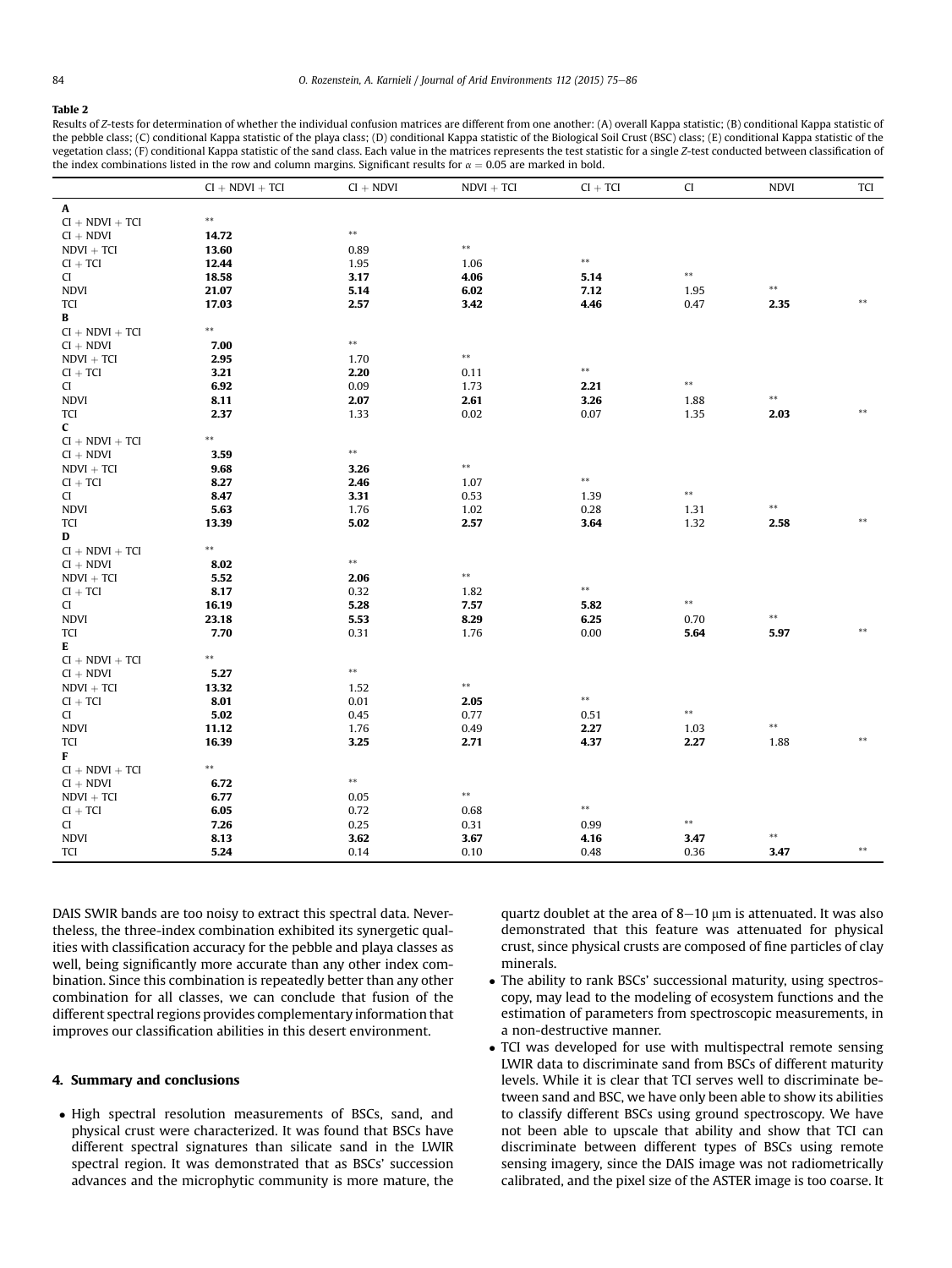<span id="page-10-0"></span>is expected that future studies, using LWIR images of better radiometric quality and a higher spatial resolution, would be able to successfully classify several BSC types.

- TCI was compared with CI in the same desert dune environment in which CI was developed. It was found that TCI enhances the signals of BSCs and of limestone pebbles more than CI, while CI was slightly more sensitive for vegetation. CI and TCI equally enhanced the signal of sand. They were both found to be relatively insensitive to the signals of physical crusts at the playa surface.
- The fusion of information from different spectral regions was proven to be extremely productive, as each spectral region contains complementary information, and their combination greatly enhances our ability to perform a surface cover analysis. The combination of CI and TCI that are suitable for enhancing the signals of BSCs, sand, and limestone pebbles, with NDVI that is suitable for enhancing vegetation and playa signals enables very accurate land-cover classification, especially for BSC, sand, and vegetation classes.
- Presentation of CI, NDVI, and TCI as a pseudo-color image is very convenient for land-cover interpretation and analysis.
- LWIR multispectral remote sensing can be used to measure differences in emissivity, even at night, when temperature differences subside and reflective remote sensing is not relevant.
- The main advantage of increased spectral resolution in the LWIR region is the ability to obtain emissivity signatures, which are unaffected by environmental variables, as opposed to temperature data that may depend on the time of day and the season.

#### Acknowledgments

The project was funded by the Israeli Ministry of Science and Technology. Offer Rozenstein was supported by the Pratt Foundation. The authors wish to thank Gila Notesco, Amir Gil, Vered Ben-Yaacov, and Tal Katz for their assistance in SR-5000 measurements and processing. Simon Berkowicz of the Arid Ecosystem Research Center (AERC) and Zehava Sigal are thanked for sharing precipitation data. Joel Roskin is thanked for lengthy discussions about the research area.

#### References

- [Bamforth, S.S., 2008. Protozoa of biological soil crusts of a cool desert in Utah.](http://refhub.elsevier.com/S0140-1963(14)00028-7/sref1) [J. Arid. Environ. 72, 722](http://refhub.elsevier.com/S0140-1963(14)00028-7/sref1)-[729.](http://refhub.elsevier.com/S0140-1963(14)00028-7/sref1)
- [Belnap, J., 2006. The potential roles of biological soil crusts in dryland hydrologic](http://refhub.elsevier.com/S0140-1963(14)00028-7/sref2)  $cycles.$  Hydrol. Process  $20.3159-3178.$  $20.3159-3178.$  $20.3159-3178.$
- [Belnap, J., Eldridge, D., 2001. Disturbance and recovery of biological soil crusts. In:](http://refhub.elsevier.com/S0140-1963(14)00028-7/sref3) [Belnap, J., Lange, O.L. \(Eds.\), Biological Soil Crusts: Structure, Function, and](http://refhub.elsevier.com/S0140-1963(14)00028-7/sref3) [Management. Springer-Verlag, Berlin, pp. 363](http://refhub.elsevier.com/S0140-1963(14)00028-7/sref3)-[383.](http://refhub.elsevier.com/S0140-1963(14)00028-7/sref3)
- [Belnap, J., Phillips, S.L., Witwicki, D.L., Miller, M.E., 2008. Visually assessing the level](http://refhub.elsevier.com/S0140-1963(14)00028-7/sref4) [of development and soil surface stability of cyanobacterially dominated bio](http://refhub.elsevier.com/S0140-1963(14)00028-7/sref4)[logical soil crusts. J. Arid. Environ. 72, 1257](http://refhub.elsevier.com/S0140-1963(14)00028-7/sref4)-[1264](http://refhub.elsevier.com/S0140-1963(14)00028-7/sref4).
- [Ben-David, E.A., Zaady, E., Sher, Y., Nejidat, A., 2011. Assessment of the spatial dis](http://refhub.elsevier.com/S0140-1963(14)00028-7/sref5)[tribution of soil microbial communities in patchy arid and semi-arid landscapes](http://refhub.elsevier.com/S0140-1963(14)00028-7/sref5) [of the Negev Desert using combined PLFA and DGGE analyses. FEMS Microbiol.](http://refhub.elsevier.com/S0140-1963(14)00028-7/sref5) [Ecol. 76, 492](http://refhub.elsevier.com/S0140-1963(14)00028-7/sref5)-[503.](http://refhub.elsevier.com/S0140-1963(14)00028-7/sref5)
- [Ben-Dor, E., Patkin, K., Banin, A., Karnieli, A., 2002. Mapping of several soil prop](http://refhub.elsevier.com/S0140-1963(14)00028-7/sref6)[erties using DAIS-7915 hyperspectral scanner data](http://refhub.elsevier.com/S0140-1963(14)00028-7/sref6)  $-$  [a case study over clayey](http://refhub.elsevier.com/S0140-1963(14)00028-7/sref6) [soils in Israel. Int. J. Remote Sens. 23, 1043](http://refhub.elsevier.com/S0140-1963(14)00028-7/sref6)-[1062.](http://refhub.elsevier.com/S0140-1963(14)00028-7/sref6)
- [Boeken, B., Ariza, C., Gutterman, Y., Zaady, E., 2004. Environmental factors affecting](http://refhub.elsevier.com/S0140-1963(14)00028-7/sref7) [dispersal, germination and distribution of Stipa capensis in the Negev Desert,](http://refhub.elsevier.com/S0140-1963(14)00028-7/sref7) [Israel. Ecol. Res. 19, 533](http://refhub.elsevier.com/S0140-1963(14)00028-7/sref7)-[540.](http://refhub.elsevier.com/S0140-1963(14)00028-7/sref7)
- [Bowker, M.A., 2007. Biological soil crust rehabilitation in theory and practice: an](http://refhub.elsevier.com/S0140-1963(14)00028-7/sref8) [underexploited opportunity. Restor. Ecol. 15, 13](http://refhub.elsevier.com/S0140-1963(14)00028-7/sref8)-[23.](http://refhub.elsevier.com/S0140-1963(14)00028-7/sref8)
- [Büdel, B., Veste, M., 2008. Biological crusts. In: Breckle, S., Yair, A., Veste, M. \(Eds.\),](http://refhub.elsevier.com/S0140-1963(14)00028-7/sref9) [Arid Dune Ecosystems; the Nizzana Sands in the Negev Desert. Springer, Berlin,](http://refhub.elsevier.com/S0140-1963(14)00028-7/sref9) [pp. 149](http://refhub.elsevier.com/S0140-1963(14)00028-7/sref9)-[155](http://refhub.elsevier.com/S0140-1963(14)00028-7/sref9).
- [Burgheimer, J., Wilske, B., Maseyk, K., Karnieli, A., Zaady, E., Yakir, D., Kesselmeier, J.,](http://refhub.elsevier.com/S0140-1963(14)00028-7/sref10) [2006. Relationships between Normalized Difference Vegetation Index \(NDVI\)](http://refhub.elsevier.com/S0140-1963(14)00028-7/sref10) and carbon fl[uxes of biologic soil crusts assessed by ground measurements.](http://refhub.elsevier.com/S0140-1963(14)00028-7/sref10) [J. Arid Environ. 64, 651](http://refhub.elsevier.com/S0140-1963(14)00028-7/sref10)-[669.](http://refhub.elsevier.com/S0140-1963(14)00028-7/sref10)
- [Cabib, D., Gil, A., Buckwald, R.A., 2004. New user interface and features of the SR](http://refhub.elsevier.com/S0140-1963(14)00028-7/sref11) [5000: revival of infrared CVF based spectroradiometry. Proc. SPIE 5431, 47.](http://refhub.elsevier.com/S0140-1963(14)00028-7/sref11)
- [Chen, J., Yuan Zhang, M., Wang, L., Shimazaki, H., Tamura, M., 2005. A new index for](http://refhub.elsevier.com/S0140-1963(14)00028-7/sref12) [mapping lichen-dominated biological soil crusts in desert areas. Remote Sens.](http://refhub.elsevier.com/S0140-1963(14)00028-7/sref12) [Environ. 96, 165](http://refhub.elsevier.com/S0140-1963(14)00028-7/sref12)-[175.](http://refhub.elsevier.com/S0140-1963(14)00028-7/sref12)
- [Collins, B.H., 1996. Thermal Imagery Spectral Analysis \(Master](http://refhub.elsevier.com/S0140-1963(14)00028-7/sref13)'s thesis). Naval [Postgraduate School Monterey, California](http://refhub.elsevier.com/S0140-1963(14)00028-7/sref13).
- [Congalton, R.G., Green, K., 2008. Assessing the Accuracy of Remotely Sensed Data:](http://refhub.elsevier.com/S0140-1963(14)00028-7/sref14) [Principles and Practices. Lewis Publishers, Boca Raton](http://refhub.elsevier.com/S0140-1963(14)00028-7/sref14).
- [Darby, B.J., Neher, D.A., Belnap, J., 2007. Soil nematode communities are ecologically](http://refhub.elsevier.com/S0140-1963(14)00028-7/sref15) [more mature beneath late- than early-successional stage biological soil crusts.](http://refhub.elsevier.com/S0140-1963(14)00028-7/sref15) [Appl. Soil Ecol. 35, 203](http://refhub.elsevier.com/S0140-1963(14)00028-7/sref15)-[212](http://refhub.elsevier.com/S0140-1963(14)00028-7/sref15).
- [Eisele, A., Lau, I., Hewson, R., Carter, D., Wheaton, B., Ong, C., Cudahy, T.J.,](http://refhub.elsevier.com/S0140-1963(14)00028-7/sref16) [Chabrillat, S., Kaufmann, H., 2012. Applicability of the Thermal infrared spectral](http://refhub.elsevier.com/S0140-1963(14)00028-7/sref16) [region for the prediction of soil properties across semi-arid agricultural land](http://refhub.elsevier.com/S0140-1963(14)00028-7/sref16)scapes. Remote Sens.  $4.3265 - 3286$  $4.3265 - 3286$ .
- [Gillespie, A., Rokugawa, S., Matsunaga, T., Cothern, J.S., Hook, S., Kahle, A.B., 1998.](http://refhub.elsevier.com/S0140-1963(14)00028-7/sref17) [A temperature and emissivity separation algorithm for advanced spaceborne](http://refhub.elsevier.com/S0140-1963(14)00028-7/sref17) thermal emission and refl[ection radiometer \(ASTER\) images. Geosci. Remote](http://refhub.elsevier.com/S0140-1963(14)00028-7/sref17) [Sens. IEEE Trans. 36, 1113](http://refhub.elsevier.com/S0140-1963(14)00028-7/sref17)-[1126.](http://refhub.elsevier.com/S0140-1963(14)00028-7/sref17)
- [Guo, Y., Zhao, H., Zuo, X., Drake, S., Zhao, X., 2008. Biological soil crust development](http://refhub.elsevier.com/S0140-1963(14)00028-7/sref18) [and its topsoil properties in the process of dune stabilization, Inner Mongolia,](http://refhub.elsevier.com/S0140-1963(14)00028-7/sref18) China. [Environ. Geol. 54, 653](http://refhub.elsevier.com/S0140-1963(14)00028-7/sref18)-[662](http://refhub.elsevier.com/S0140-1963(14)00028-7/sref18).
- [Horton, K.A., Johnson, J.R., Lucey, P.G., 1998. Infrared measurements of pristine and](http://refhub.elsevier.com/S0140-1963(14)00028-7/sref19) [disturbed soils 2. Environmental effects and](http://refhub.elsevier.com/S0140-1963(14)00028-7/sref19) field data reduction. Remote Sens. Environ.  $64$ ,  $47-52$  $47-52$ .
- [Housman, D., Powers, H., Collins, A., Belnap, J., 2006. Carbon and nitrogen](http://refhub.elsevier.com/S0140-1963(14)00028-7/sref20) fixation [differ between successional stages of biological soil crusts in the Colorado](http://refhub.elsevier.com/S0140-1963(14)00028-7/sref20) [Plateau and Chihuahuan Desert. J. Arid Environ. 66, 620](http://refhub.elsevier.com/S0140-1963(14)00028-7/sref20)–[634.](http://refhub.elsevier.com/S0140-1963(14)00028-7/sref20)
- [Jimenez Aguilar, A., Huber-Sannwald, E., Belnap, J., Smart, D., Arredondo Moreno, J.,](http://refhub.elsevier.com/S0140-1963(14)00028-7/sref21) [2009. Biological soil crusts exhibit a dynamic response to seasonal rain and release](http://refhub.elsevier.com/S0140-1963(14)00028-7/sref21) [from grazing with implications for soil stability. J. Arid Environ. 73, 1158](http://refhub.elsevier.com/S0140-1963(14)00028-7/sref21)-[1169.](http://refhub.elsevier.com/S0140-1963(14)00028-7/sref21)
- [Kahle, A.B., Goetz, A.F.H., 1983. Mineralogic information from a new airborne](http://refhub.elsevier.com/S0140-1963(14)00028-7/sref22) [thermal infrared multispectral scanner. Science 222, 24](http://refhub.elsevier.com/S0140-1963(14)00028-7/sref22).
- [Kahle, A.B., Palluconi, F.D., Hook, S.J., Realmuto, V.J., Bothwell, G., 1991. The](http://refhub.elsevier.com/S0140-1963(14)00028-7/sref23) [advanced spaceborne thermal emission and re](http://refhub.elsevier.com/S0140-1963(14)00028-7/sref23)flectance radiometer (Aster). Int. [J. Imaging Syst. Technol. 3, 144](http://refhub.elsevier.com/S0140-1963(14)00028-7/sref23)-[156](http://refhub.elsevier.com/S0140-1963(14)00028-7/sref23).
- [Karnieli, A., 2003. Natural vegetation phenology assessment by ground spectral](http://refhub.elsevier.com/S0140-1963(14)00028-7/sref24) [measurements in two semi-arid environments. Int. J. Biometeorol. 47, 179](http://refhub.elsevier.com/S0140-1963(14)00028-7/sref24)-[187.](http://refhub.elsevier.com/S0140-1963(14)00028-7/sref24)
- Karnieli, A., Dall'[Olmo, G., 2003. Remote-sensing monitoring of deserti](http://refhub.elsevier.com/S0140-1963(14)00028-7/sref25)fication, [phenology, and droughts. Manag. Environ. Qual. Int. J. 14, 22](http://refhub.elsevier.com/S0140-1963(14)00028-7/sref25)-[38.](http://refhub.elsevier.com/S0140-1963(14)00028-7/sref25)
- [Karnieli, A., Gabai, A., Ichoku, C., Zaady, E., Shachak, M., 2002. Temporal dynamics of](http://refhub.elsevier.com/S0140-1963(14)00028-7/sref26) [soil and vegetation spectral responses in a semi-arid environment. Int. J.](http://refhub.elsevier.com/S0140-1963(14)00028-7/sref26) [Remote Sens. 23, 4073](http://refhub.elsevier.com/S0140-1963(14)00028-7/sref26)-[4087.](http://refhub.elsevier.com/S0140-1963(14)00028-7/sref26)
- [Karnieli, A., Kidron, G.J., Glaesser, C., Ben-Dor, E., 1999. Spectral characteristics of](http://refhub.elsevier.com/S0140-1963(14)00028-7/sref27) [cyanobacteria soil crust in semiarid environments. Remote Sens. Environ. 69,](http://refhub.elsevier.com/S0140-1963(14)00028-7/sref27)  $67 - 75$  $67 - 75$
- [Karnieli, A., 1997. Development and implementation of spectral crust index over](http://refhub.elsevier.com/S0140-1963(14)00028-7/sref28) [dune sands. Int. J. Remote Sens. 18, 1207](http://refhub.elsevier.com/S0140-1963(14)00028-7/sref28)-[1220.](http://refhub.elsevier.com/S0140-1963(14)00028-7/sref28)
- [Karnieli, A., Tsoar, H., 1995. Satellite spectral re](http://refhub.elsevier.com/S0140-1963(14)00028-7/sref29)flectance of biogenic crust developed [on desert dune sand along the Israel](http://refhub.elsevier.com/S0140-1963(14)00028-7/sref29)-[Egypt border. Int. J. Remote Sens. 16, 369](http://refhub.elsevier.com/S0140-1963(14)00028-7/sref29)-[374](http://refhub.elsevier.com/S0140-1963(14)00028-7/sref29).
- [Karnieli, A., Kokaly, R., West, N.E., Clark, R.N., 2001. Remote sensing of biological soil](http://refhub.elsevier.com/S0140-1963(14)00028-7/sref30) [crusts. In: Belnap, J., Lange, O. \(Eds.\), Biological Soil Crusts: Structure, Function,](http://refhub.elsevier.com/S0140-1963(14)00028-7/sref30) [and Management. Springer-Verlag, Berlin, pp. 431](http://refhub.elsevier.com/S0140-1963(14)00028-7/sref30)-[455.](http://refhub.elsevier.com/S0140-1963(14)00028-7/sref30)
- [Kirkland, L., Herr, K., Keim, E., Adams, P., Salisbury, J., Hackwell, J., Treiman, A., 2002.](http://refhub.elsevier.com/S0140-1963(14)00028-7/sref31) [First use of an airborne thermal infrared hyperspectral scanner for composi](http://refhub.elsevier.com/S0140-1963(14)00028-7/sref31)[tional mapping. Remote Sens. Environ. 80, 447](http://refhub.elsevier.com/S0140-1963(14)00028-7/sref31)-[459](http://refhub.elsevier.com/S0140-1963(14)00028-7/sref31).
- [Magaritz, M., Enzel, Y., 1990. Standing-water deposits as indicators of Late Qua](http://refhub.elsevier.com/S0140-1963(14)00028-7/sref32)[ternary dune migration in the northwestern Negev, Israel. Clim. Change 16,](http://refhub.elsevier.com/S0140-1963(14)00028-7/sref32)  $307 - 318$  $307 - 318$  $307 - 318$
- [Milton, E.J., Schaepman, M.E., Anderson, K., Kneubühler, M., Fox, N., 2009. Progress](http://refhub.elsevier.com/S0140-1963(14)00028-7/sref33) in fi[eld spectroscopy. Remote Sens. Environ. 113, S92](http://refhub.elsevier.com/S0140-1963(14)00028-7/sref33)-[S109.](http://refhub.elsevier.com/S0140-1963(14)00028-7/sref33)
- [Moghtaderi, A., Moore, F., Taghavi, S., Rezaei, R., 2011. The application of ASTER](http://refhub.elsevier.com/S0140-1963(14)00028-7/sref34) [imageries and mathematical evaluation method in detecting cyanobacteria in](http://refhub.elsevier.com/S0140-1963(14)00028-7/sref34) [biological soil crust, Chadormalu area, central Iran. Iran. J. Sci. Technol. 1, 13](http://refhub.elsevier.com/S0140-1963(14)00028-7/sref34)-[28](http://refhub.elsevier.com/S0140-1963(14)00028-7/sref34).
- [Pinker, R.T., Karnieli, A., 1995. Characteristic spectral re](http://refhub.elsevier.com/S0140-1963(14)00028-7/sref35)flectance of a semi-arid environment. Int. J. Remote Sens.  $16$ ,  $1341-1363$  $1341-1363$ .
- [Qin, Z., Berliner, P., Karnieli, A., 2002. Micrometeorological modeling to understand](http://refhub.elsevier.com/S0140-1963(14)00028-7/sref36) [the thermal anomaly in the sand dunes across the Israel](http://refhub.elsevier.com/S0140-1963(14)00028-7/sref36)-[Egypt border. J. Arid](http://refhub.elsevier.com/S0140-1963(14)00028-7/sref36) [Environ. 51, 281](http://refhub.elsevier.com/S0140-1963(14)00028-7/sref36)-[318.](http://refhub.elsevier.com/S0140-1963(14)00028-7/sref36)
- [Qin, Z., Berliner, P., Karnieli, A., 2005. Ground temperature measurement and](http://refhub.elsevier.com/S0140-1963(14)00028-7/sref37) [emissivity determination to understand the thermal anomaly and its signi](http://refhub.elsevier.com/S0140-1963(14)00028-7/sref37)fi[cance on the development of an arid environmental ecosystem in the sand](http://refhub.elsevier.com/S0140-1963(14)00028-7/sref37) [dunes across the Israel](http://refhub.elsevier.com/S0140-1963(14)00028-7/sref37)-[Egypt border. J. Arid Environ. 60, 27](http://refhub.elsevier.com/S0140-1963(14)00028-7/sref37)-[52.](http://refhub.elsevier.com/S0140-1963(14)00028-7/sref37)
- Qin, Z., Dall'[Olmo, G., Karnieli, A., Berliner, P., 2001. Derivation of split window al](http://refhub.elsevier.com/S0140-1963(14)00028-7/sref38)[gorithm and its sensitivity analysis for retrieving land surface temperature from](http://refhub.elsevier.com/S0140-1963(14)00028-7/sref38) [NOAA-advanced very high resolution radiometer data. J. Geophys. Res. 106,](http://refhub.elsevier.com/S0140-1963(14)00028-7/sref38) [22655](http://refhub.elsevier.com/S0140-1963(14)00028-7/sref38)e[22670](http://refhub.elsevier.com/S0140-1963(14)00028-7/sref38).
- [Qin, Z., Li, W., Burgheimer, J., Karnieli, A., 2006. Quantitative estimation of land](http://refhub.elsevier.com/S0140-1963(14)00028-7/sref39) [cover structure in an arid region across the Israel](http://refhub.elsevier.com/S0140-1963(14)00028-7/sref39)-[Egypt border using remote](http://refhub.elsevier.com/S0140-1963(14)00028-7/sref39) [sensing data. J. Arid Environ. 66, 336](http://refhub.elsevier.com/S0140-1963(14)00028-7/sref39)-[352](http://refhub.elsevier.com/S0140-1963(14)00028-7/sref39).
- [Ribeiro da Luz, B., Crowley, J.K., 2010. Identi](http://refhub.elsevier.com/S0140-1963(14)00028-7/sref40)fication of plant species by using high spatial and spectral resolution thermal infrared  $(8.0-13.5 \,\mu\text{m})$  imagery. Remote [Sens. Environ. 114, 404](http://refhub.elsevier.com/S0140-1963(14)00028-7/sref40)-[413.](http://refhub.elsevier.com/S0140-1963(14)00028-7/sref40)